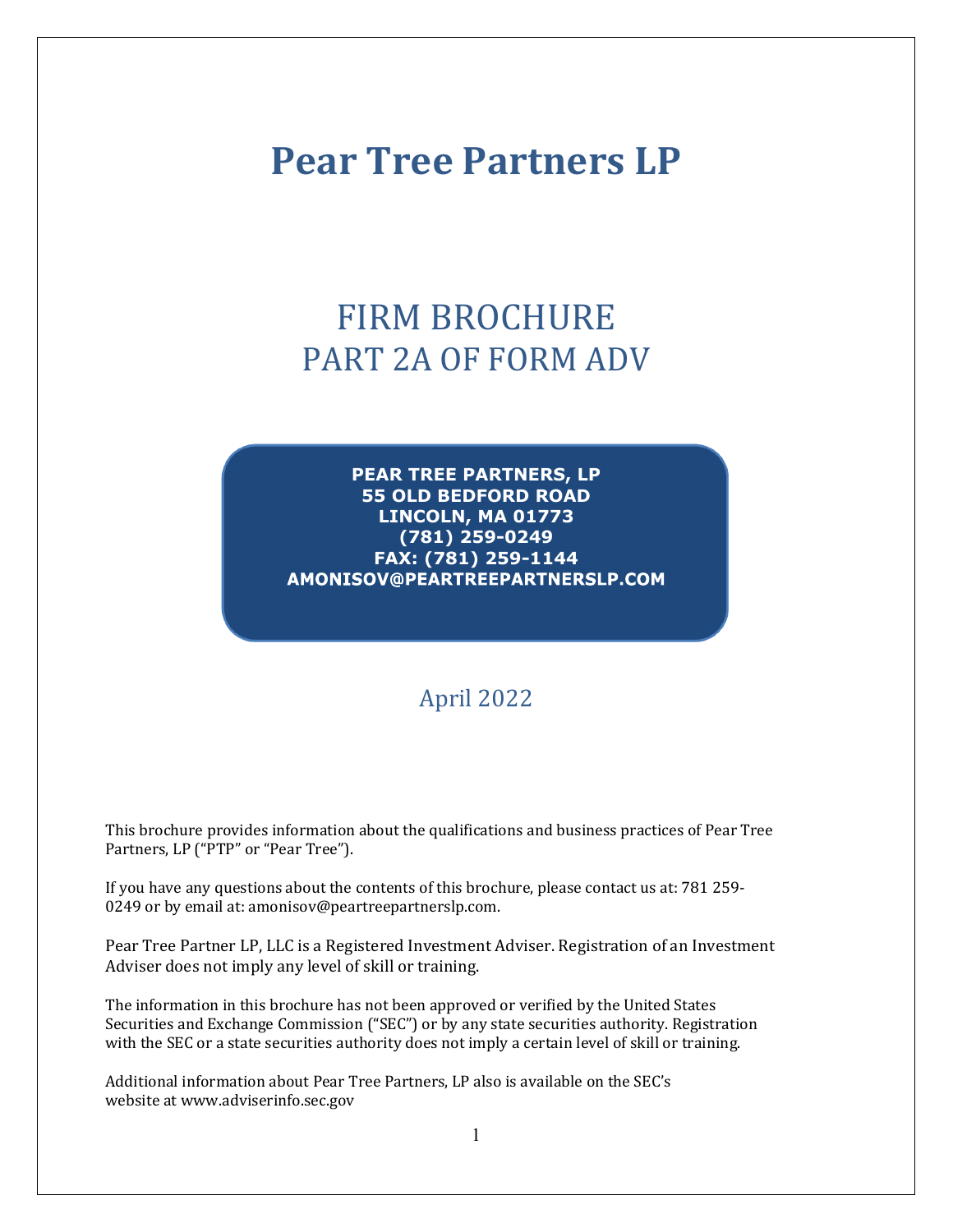## **ITEM 2: MATERIAL CHANGES**

Form ADV Part 2 requires registered investment advisers to amend their brochure when information becomes materially inaccurate. If there are any material changes to an adviser's disclosure brochure, the adviser is required to notify you and provide you with a description of the material changes.

Since Pear Tree Partners, LP's ("Pear Tree") last Form ADV filing, submitted on September 30, 2021, no material changes, have taken place to Pear Tree's business.

To the extent that there are any future material changes, PTP will provide updates containing disclosure information about those changes. PTP will provide such updates to you free of charge. You can obtain free copies of PTP's Brochure by contacting Alina Monisov, Chief Compliance Officer, at 781-676-5902 or amonisov@peartreepartnerslp.com

Additional information about PTP is available via the SEC's website www.adviserinfo.sec.gov. The SEC's website also provides information about any persons affiliated with Pear Tree who are registered, or are required to be registered, as independent adviser representatives.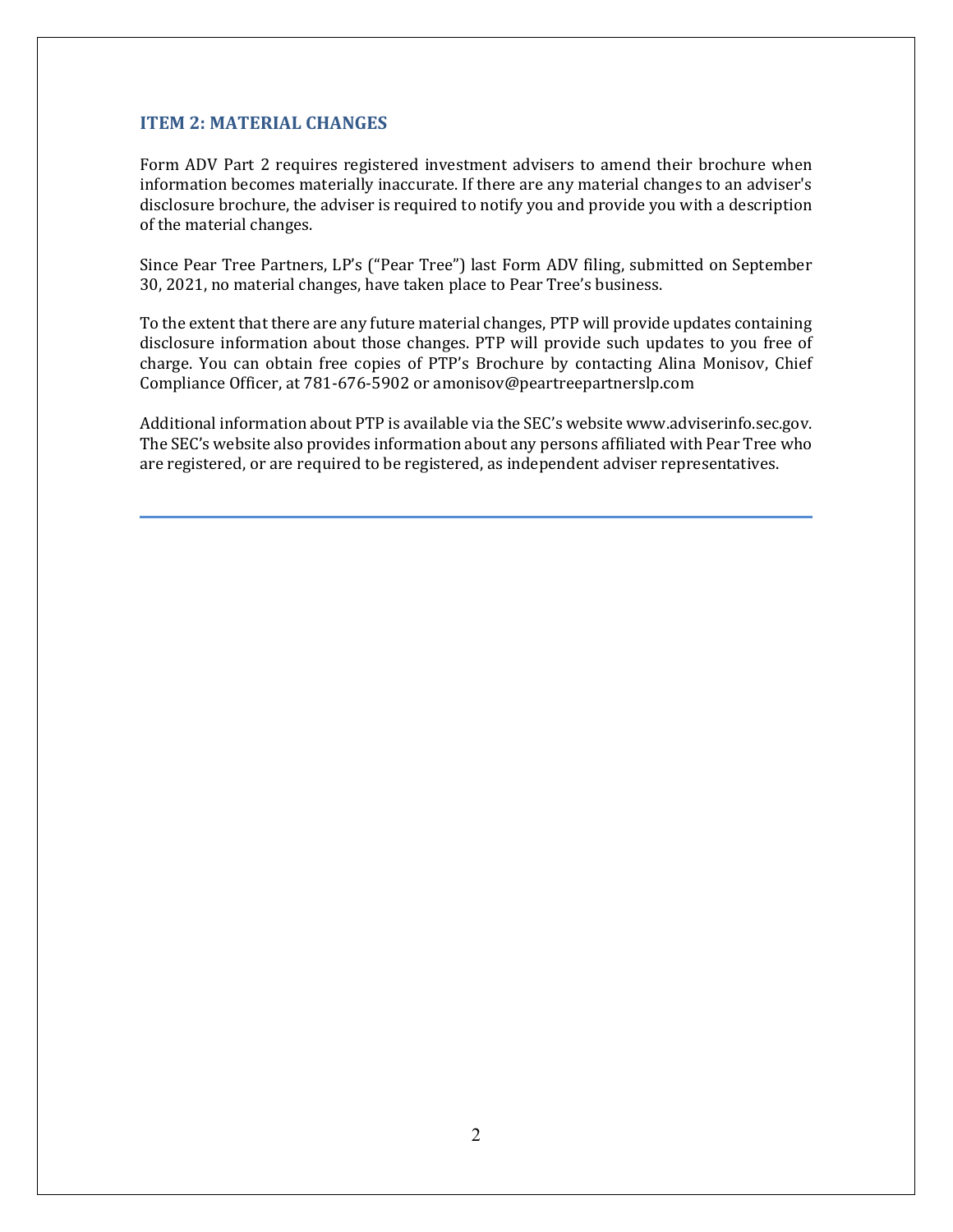# **ITEM 3: TABLE OF CONTENTS**

| ITEM 8: METHODS OF ANALYSIS, INVESTMENT STRATEGIES AND               |  |
|----------------------------------------------------------------------|--|
|                                                                      |  |
|                                                                      |  |
|                                                                      |  |
|                                                                      |  |
| <b>ITEM 10: OTHER FINANCIAL INDUSTRY ACTIVITIES AND</b>              |  |
|                                                                      |  |
|                                                                      |  |
|                                                                      |  |
|                                                                      |  |
|                                                                      |  |
| <b>ITEM 11: CODE OF ETHICS, PARTICIPATION OR INTEREST IN</b>         |  |
|                                                                      |  |
|                                                                      |  |
| <b>Participation or Interest in Client Transactions and Personal</b> |  |
|                                                                      |  |

Pear Tree Partners, LP - Part 2A Brochure

April 2022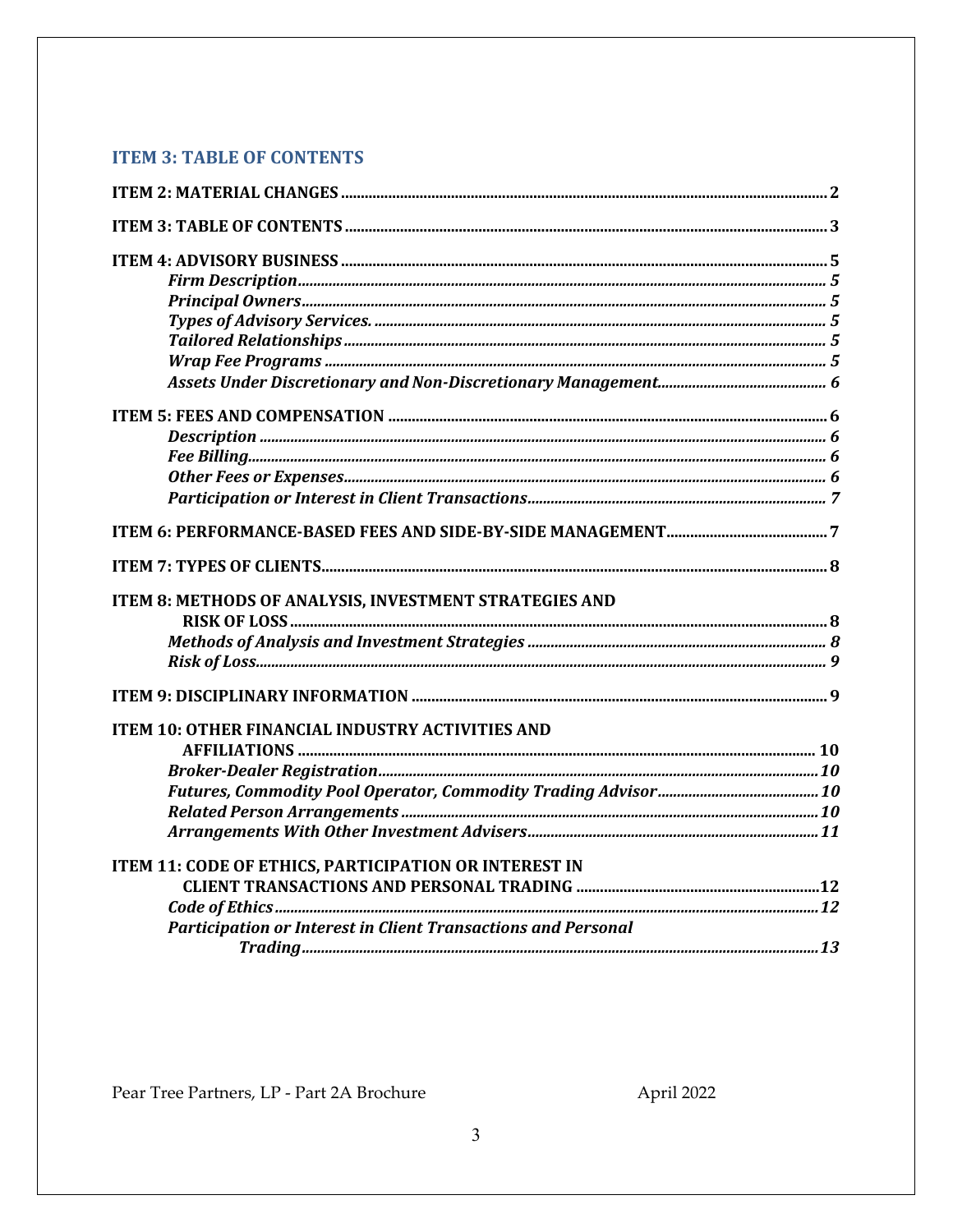| $\textit{Periodic Reviews}.\textit{}.\textit{}.\textit{}.\textit{}.\textit{}.\textit{}.\textit{}.\textit{}.\textit{}.\textit{}.\textit{}.\textit{15}$ |  |
|-------------------------------------------------------------------------------------------------------------------------------------------------------|--|
|                                                                                                                                                       |  |
|                                                                                                                                                       |  |
|                                                                                                                                                       |  |
|                                                                                                                                                       |  |
|                                                                                                                                                       |  |
|                                                                                                                                                       |  |
|                                                                                                                                                       |  |
|                                                                                                                                                       |  |
|                                                                                                                                                       |  |
|                                                                                                                                                       |  |

Pear Tree Partners, LP - Part 2A Brochure

April 2022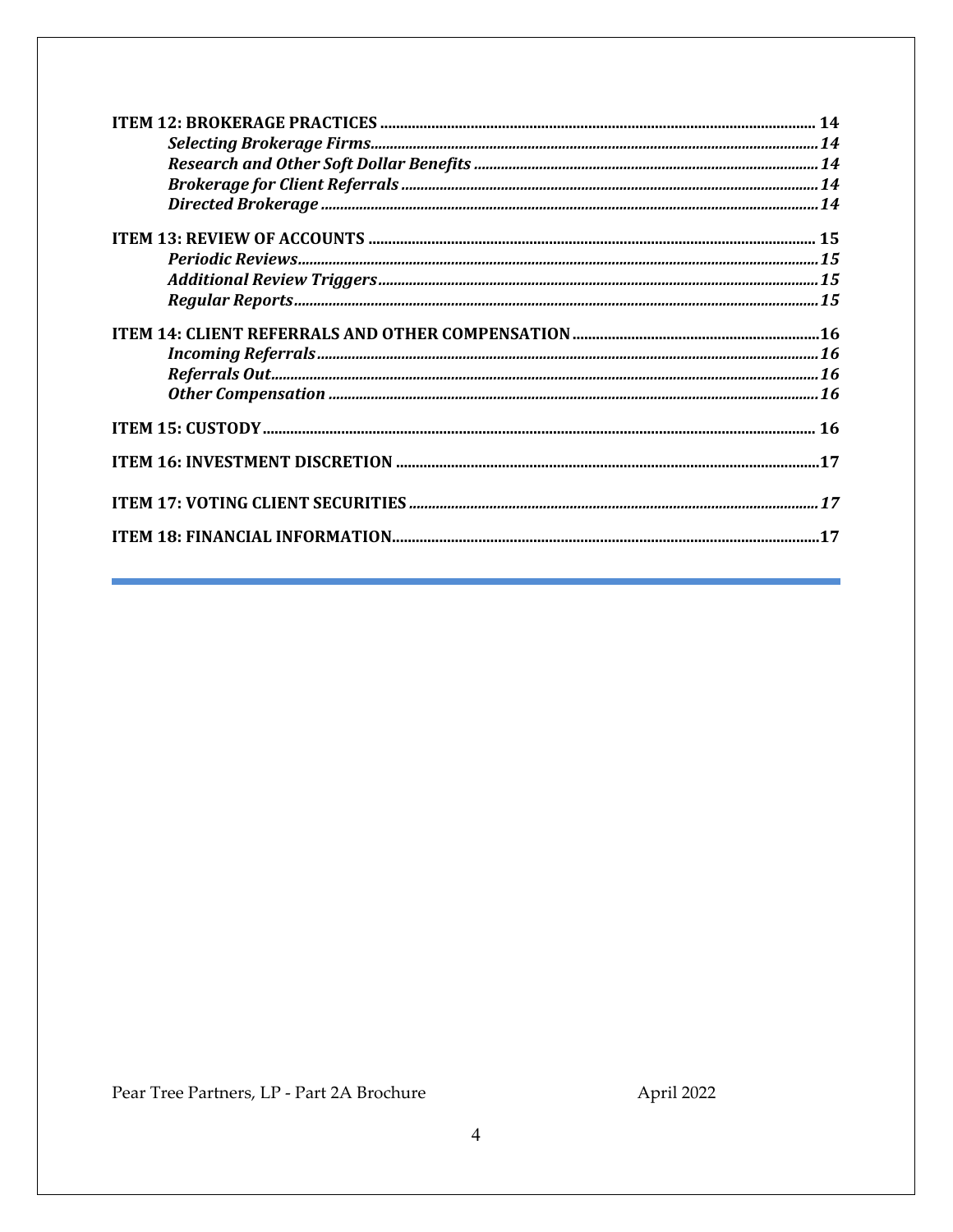## **ITEM 4: ADVISORY BUSINESS**

#### *Firm Description*

Pear Tree Partners, LP ("Pear Tree," "we," or "us") provides overall management services to its clients. Pear Tree's clients consist of single purpose entities organized as Delaware limited liability companies (the "Focus Funds"), that invest in private debt and/or equity securities of a single privately held company (each a "Portfolio Company"). Pear Tree has been in business for approximately 20 years.

## *Principal Owners*

Pear Tree's principal owner is Willard Lee Umphrey and John Drew McClellan.

## *Types of Advisory Services*

Pear Tree provides overall management services to the Focus Funds. Pear Tree does not provide investment advice to anyone other than the Focus Funds.

Under the Limited Liability Company Agreement of each Focus Fund, Pear Tree acts as the Manager and the sole Class B Member of the Focus Fund. As the Manager of a Focus Fund, Pear Tree has the power and authority to do all things which, in its sole discretion, it deems necessary, advisable, or appropriate to carry out and implement all the purposes and powers of the Focus Fund. This power includes the ability to take any and all actions in connection with the purchase, management, and disposition of any and all of the Focus Fund's investments. Pear Tree also provides the Focus Funds with administrative services and personnel necessary to operate and administer each Focus Fund's business and supervises the provision of services by third parties such as the Focus Fund's bookkeeper, counsel and accountant.

## *Tailored Relationships*

Pear Tree's advisory services are tailored to the individual needs of each Focus Fund, based on the Focus Fund's target investment. The Limited Liability Company Agreement of each Focus Fund specifically identifies the particular Portfolio Company that the Focus Fund will invest in.

## *Wrap Fee Programs*

Pear Tree does not participate in wrap fee programs.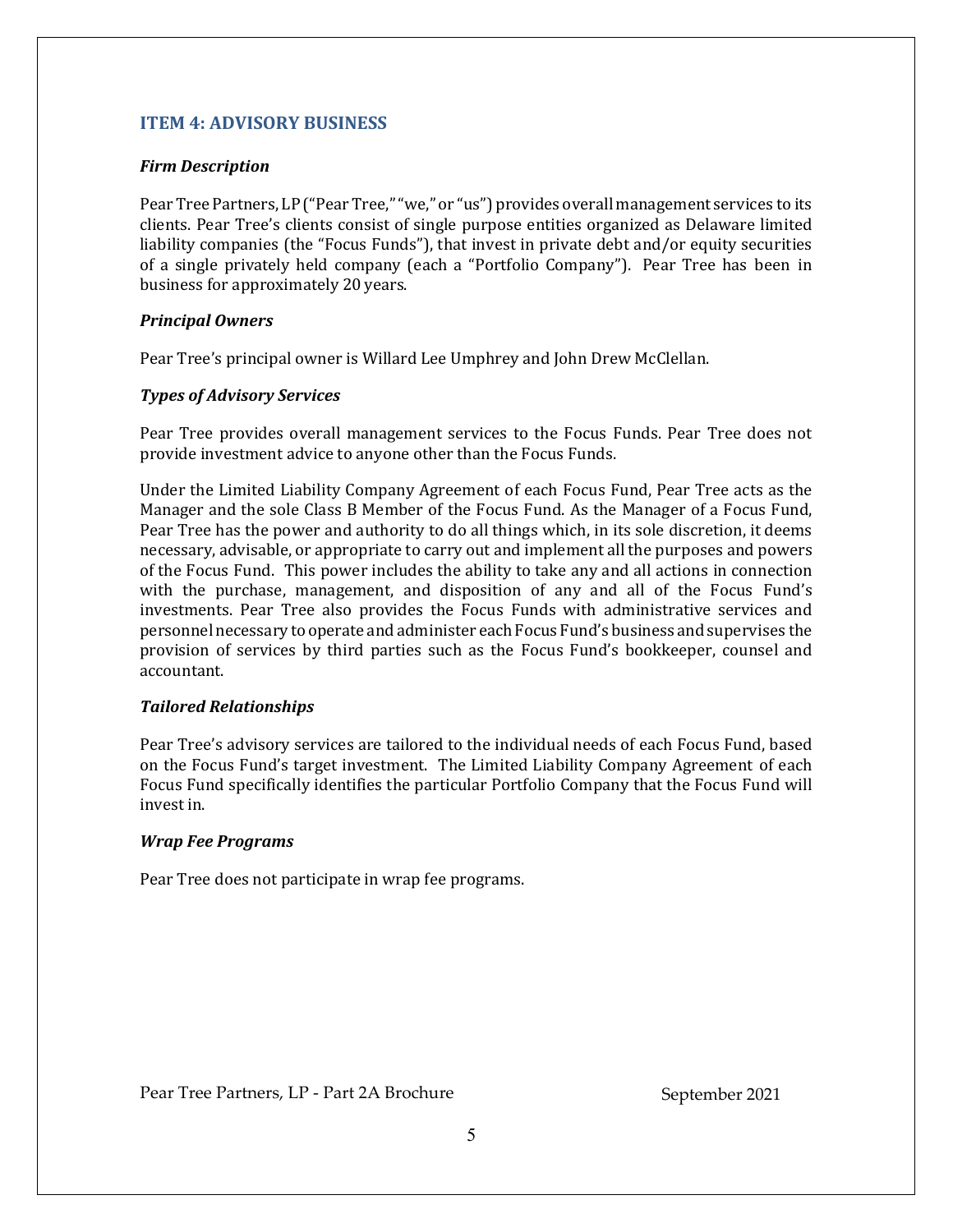#### *Assets Under Discretionary and Non‐Discretionary Management*

As of June 30, 2021, our discretionary net assets under management, net of any outstanding indebtedness owed by any one or more Focus Funds, were approximately \$ 183,129,981.

The degree of Pear Tree's discretion with respect to the assets of each Focus Fund is set forth (and limited by) the Fund's Limited Liability Company Agreement. We do not manage any assets on a non-discretionary basis.

## **ITEM 5: FEES AND COMPENSATION**

## *Description*

Under each Focus Fund's Limited Liability Company Agreement, Pear Tree, as the Class B Member of the Focus Fund, makes a capital contribution of \$50,000. Pear Tree receives a portion of all distributions to the Funds' members, specifically the first \$50,000 distributed, plus 10% of all subsequent distributions.

In addition, Pear Tree's affiliated broker/dealer, U.S. Boston Capital Corporation ("USBCC") receives placement fees from companies in which the Focus Funds invest. These placement fees are typically in the form of a combination of cash and securities of such portfolio companies. Employees of affiliated USB Corporation ("USB") also provide administrative services to Pear Tree and the Focus Funds, and the Focus Funds compensate USB in connection with processing Focus Fund income, expenses and distributions (as further discussed below).

## *Fee Billing*

Pear Tree receives its distributions as each Focus Fund's Class B Member directly from each Focus Fund in accordance with the Fund's Limited Liability Company Agreement.

## *Other Fees or Expenses*

Starting in March 2019, new Focus Funds pay Pear Tree Partners Management (an affiliate of Pear Tree Partners LP) \$10,000 annually broken up into four quarterly payments of \$2,500. This fee covers general administrative services such as bookkeeping, document preparation, and other administerial services. Each Focus Fund also pays a USB employee \$100 quarterly for general administrative services (e.g. mailing and document preparation). Additionally, Focus Fund Investors are charged a \$15 fee for each distribution. This fee covers the processing costs for the distribution.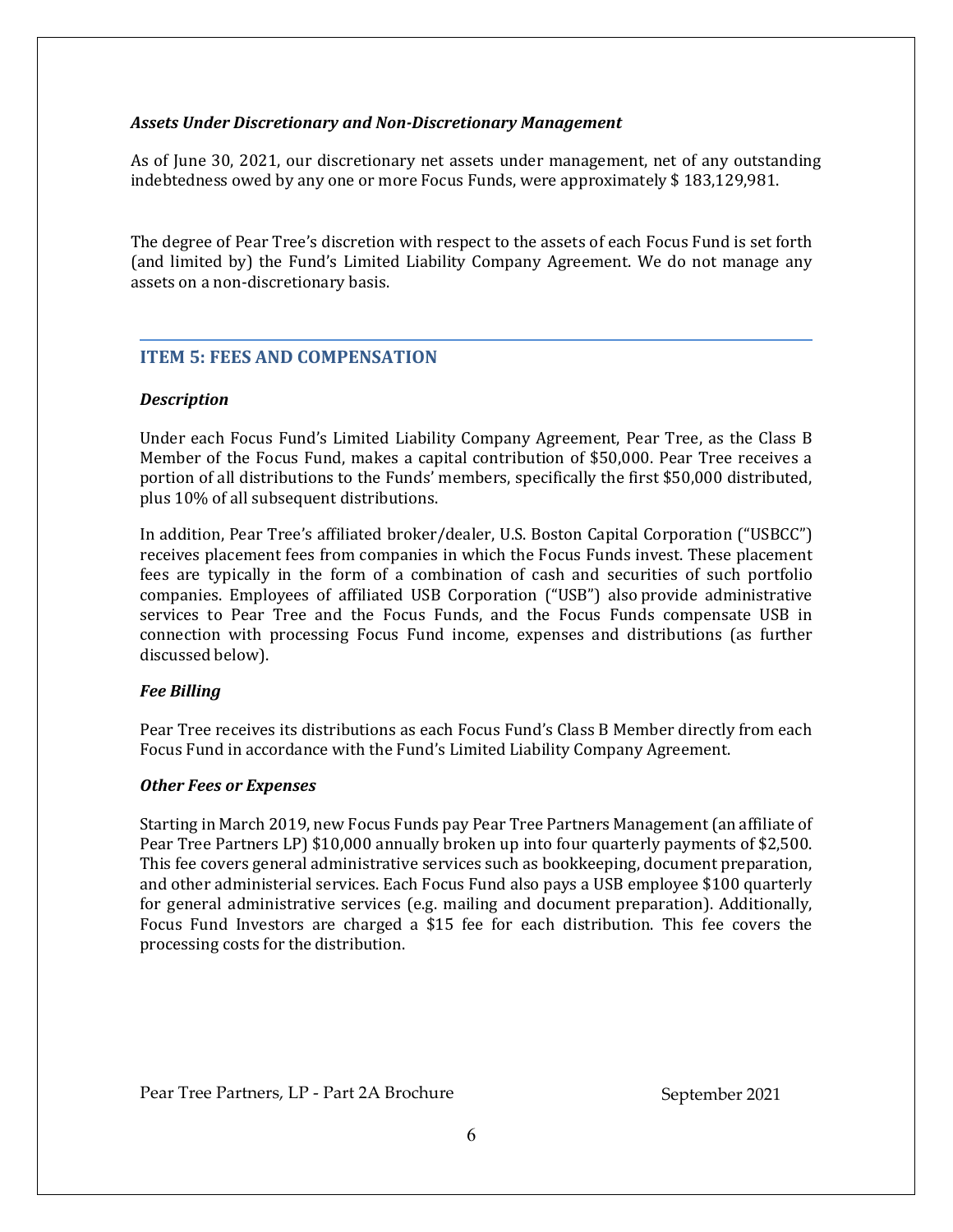Each Focus Fund pays its own expenses, including legal, regulatory, administrative, audit, tax preparation and miscellaneous expenses. Pear Tree does not anticipate that any Focus Fund will incur brokerage fees. However, to the extent that any brokerage fees are incurred by a Focus Fund, such fees would be the expense of and paid by the Focus Fund. Brokerage services, if any, will be handled as specified in Item 12 of this Brochure.

## *Participation or Interest in Client Transactions*

Pear Tree's affiliated broker/dealer, USBCC, places interests in the Focus Funds managed by Pear Tree. The Focus Funds do not directly compensate USBCC for this service. However, the target Portfolio Companies compensate USBCC for placement services. These Portfolio Companies-pay placement fees typically in the form of a combination of cash and securities of the Portfolio Company. Such placement compensation does not offset or otherwise reduce the compensation paid by the Focus Fund to Pear Tree for its advisory services.

USBCC's compensation for placement services present a conflict of interest because the Pear Tree's Principals are also registered representatives of USBCC and are typically recipients of some or all of the compensation paid to USBCC by each Portfolio Company. As such, they have a personal financial interest in completing deals for investment banking clients by selling such deals to the Focus Funds. Pear Tree addresses this conflict of interest by requiring that USBCC only undertake best efforts placements, not firm underwriting commitments, and by disclosing to potential Focus Fund investors that placement fees are to be paid by the applicable target company to USBCC and to the Principals of Pear Tree in their role as affiliates of USBCC. Pear Tree asks investors in each Focus Fund to specifically acknowledge their understanding and agreement with these placement fees prior to making an investment in the applicable Focus Fund. In addition, Pear Tree seeks to further align its interests with investors in each Focus Fund by making its own cash investment in each Focus Fund (\$50,000 noted above), and one or more Principals often make additional investments in Focus Funds in their personal capacity as Class A Members of the applicable Focus Fund. Pear Tree and its Principals receive compensation from each Focus Fund in the form of a percentage of distributions made to the members of the Focus Fund, which are paid only if and to the extent that the Fund makes actual distributions of cash and securities to its members.

## **ITEM 6: PERFORMANCE‐BASED FEES AND SIDE‐BY‐SIDE MANAGEMENT**

Pear Tree does not charge a fee specifically on profits. As each Focus Fund's Class B Member, the manager may at its sole discretion make distributions to the members. The first \$50,000 distributed by the fund must be distributed solely to the Class B Member. Thereafter, all distributions are made 10% to the Class B member and 90% to the Class A Members, and within Class A, amounts are further allocated among the members in proportion to their capital contributions.

As such, the amount of our compensation will vary based on the amount available for distribution to members of a Focus Fund, which depends on the investment returns of the Focus Fund.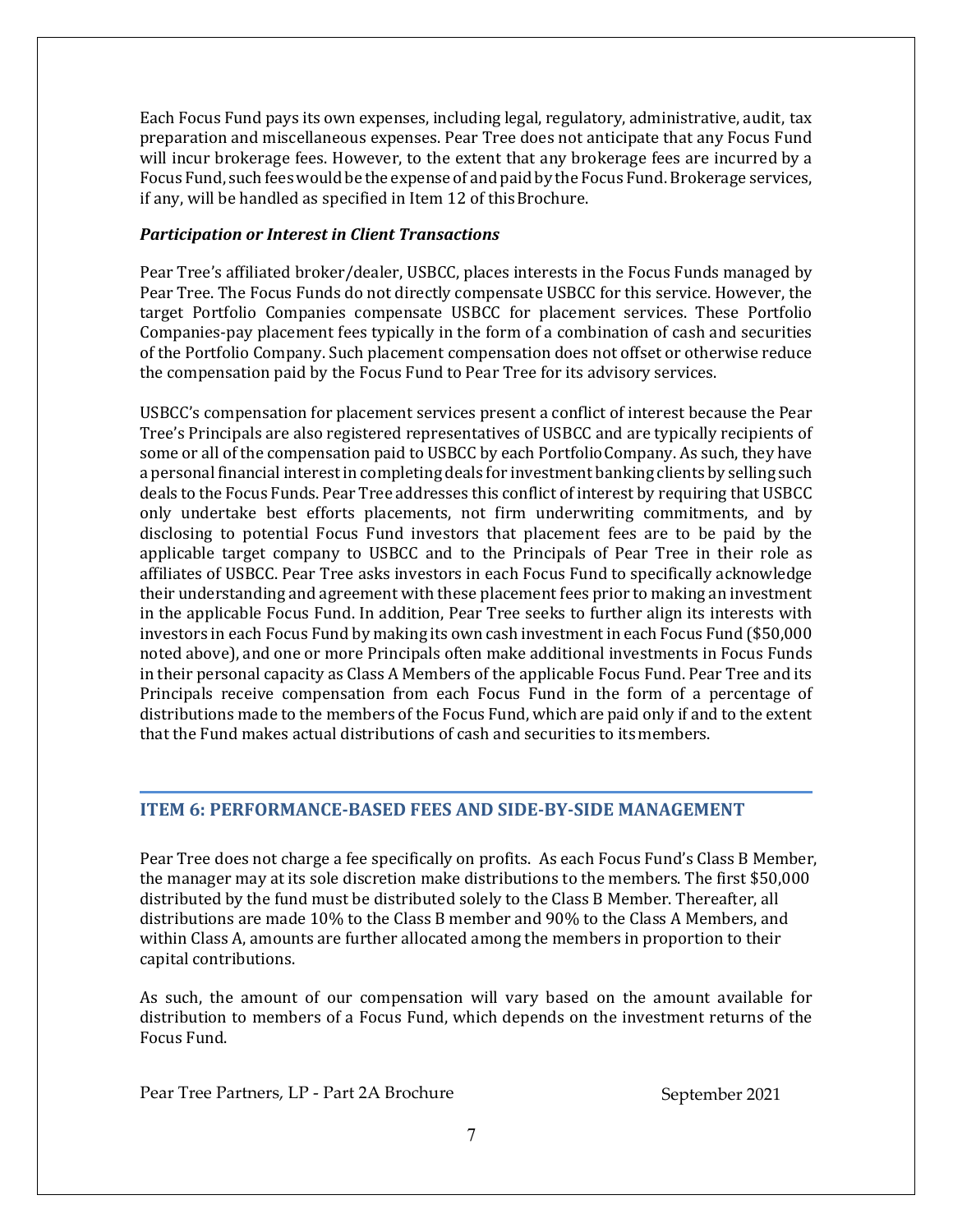## **ITEM 7: TYPES OF CLIENTS**

Pear Tree's clients consist solely of the Focus Funds, which are pooled investment vehicles, typically in the form of Delaware limited liability companies. Each Focus Fund invests in debt and equity securities of a single Portfolio Company. The investors or members in the Focus Funds are USBCC's brokerage clients.

## **ITEM 8: METHODS OF ANALYSIS, INVESTMENT STRATEGIES AND RISK OF LOSS**

## *Methods of Analysis and Investment Strategies*

Pear Tree invests in private placements of debt and equity securities of private companies. We target early and expansion stage companies seeking capital for launch and expansion. Because of this, Pear Tree's investment strategy should be considered speculative - both targeted returns and investment risks are high. Investing in such strategies involves risk of complete loss.

Pear Tree analyzes possible investments on a fundamental basis. Pear Tree reviews multiple sources of information, including an inspection of company activities, meetings with company management, research and background materials prepared by the prospective Portfolio Company, Pear Tree and other outside entities, and background information on the key founders and personnel. Pear Tree engages in a comprehensive confidential preinvestment due diligence review of a target Portfolio Company's operations and has extensive confidential conversations with the company's board, senior management, and other key personnel.

Subsequent to a Focus Fund's investment in a Portfolio Company, Pear Tree's Principals typically have observer rights at all company board meetings and access to all board materials, although in certain circumstances Pear Tree Principals do take a formal position on a Portfolio Company board. Pear Tree also monitors Focus Fund investments on an on-going basis through periodic conversations and visits with company management and reviews of each Portfolio Company's financial statements and other management reports as available.

Effective 2019, Pear Tree has engaged Edelstein and Company, LLP, an independent public accountant that is registered with the Public Company Accounting Oversight Board, to annually audit each Focus Fund's financials and produce audited financial statements for each Focus Fund. Pear Tree will deliver copies of these audited financials to Focus Fund investors.

#### *Risk of Loss*

Portfolio Companies are typically small, early-stage or expansion stage, privately-held companies. As such, the investments are illiquid and highly speculative. Many Portfolio Companies are developing and/or launching new products or services, and the company's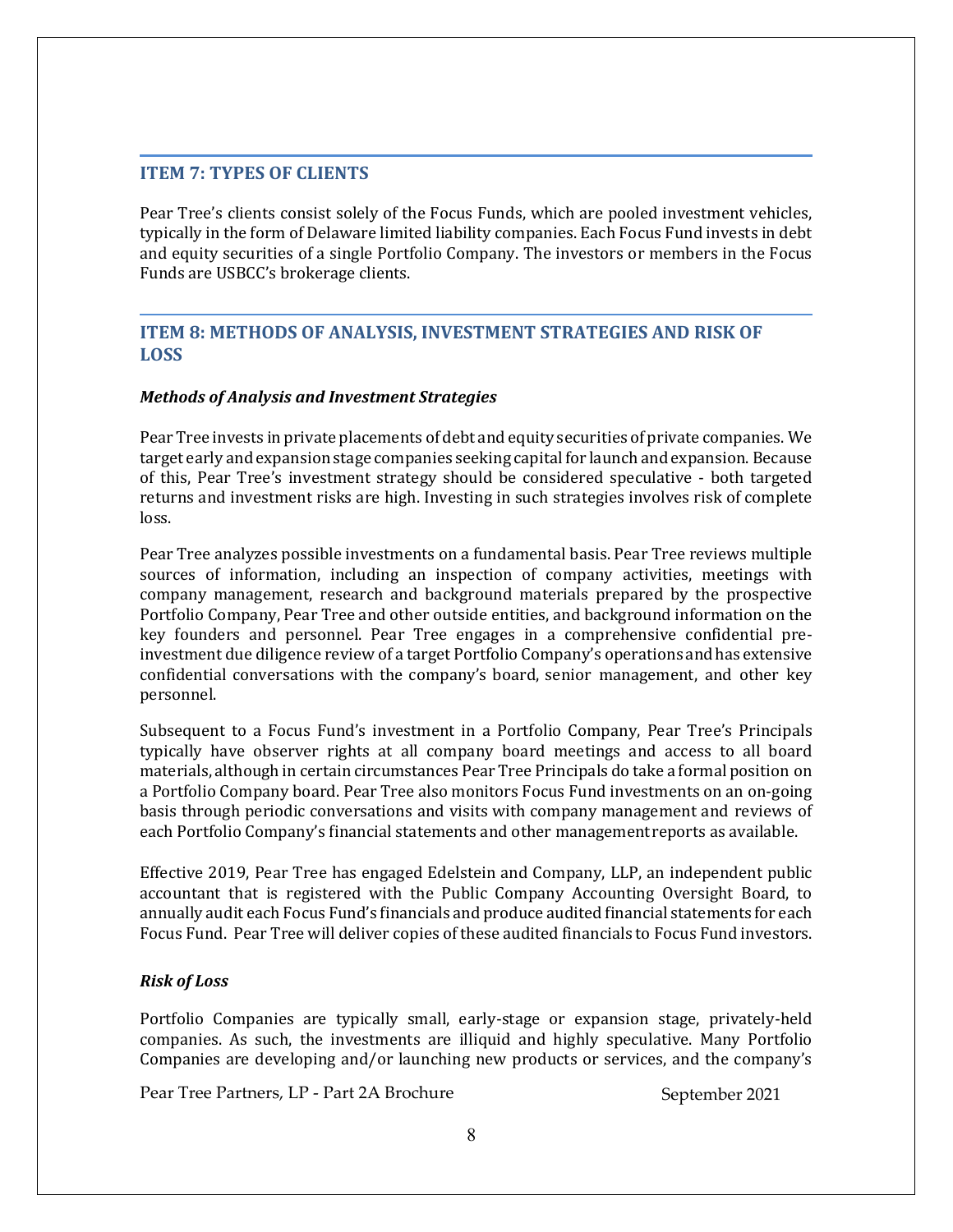ability to do so successfully is not clear. Many Portfolio Companies depend on one or two key persons and their loss would have a materially negative effect on the company's prospects. Typically, Pear Tree will have little or no ability to influence the business or operations of any Portfolio Company and must rely on the Portfolio Company's management in order to realize a return on its investment.

Portfolio Companies are typically losing money and/or plan to invest in expansion which will cause the company to incur losses and as such the Portfolio Companies may need continued infusions of outside funding to operate, which may or may not be available to the company. Portfolio Companies may incur substantial amounts of other debt, which at times may be senior to the position of the applicable Focus Fund. If a Portfolio Company were to become insolvent or declare bankruptcy, which has occurred and may in the future reoccur, there is no assurance that the applicable Focus Fund would have any ability to realize any return of its investment. Many investments are not secured by collateral or if the investments are secured by collateral, such collateral is typically insufficient to cover the value of the Focus Fund's investment. Investments are not readily marketable and may have to be held for an indefinite amount of time.

The risk of loss in any Focus Fund investment is high and investors should be prepared to bear a total loss of their investment.

**The noted investment risks are notintended or purported to be a complete explanation of all the risks involved in Pear Tree's investment strategy and/or investing in any Focus Funds managed by Pear Tree. In addition to this brochure, potential investors should read the applicable Focus Fund's offering materials in their entirety and should consult with their own investment professionals beforedeciding whether to invest with Pear Tree in any Focus Fund.**

## **ITEM 9: DISCIPLINARY INFORMATION**

Pear Tree and its management persons have no disciplinary actions to disclose.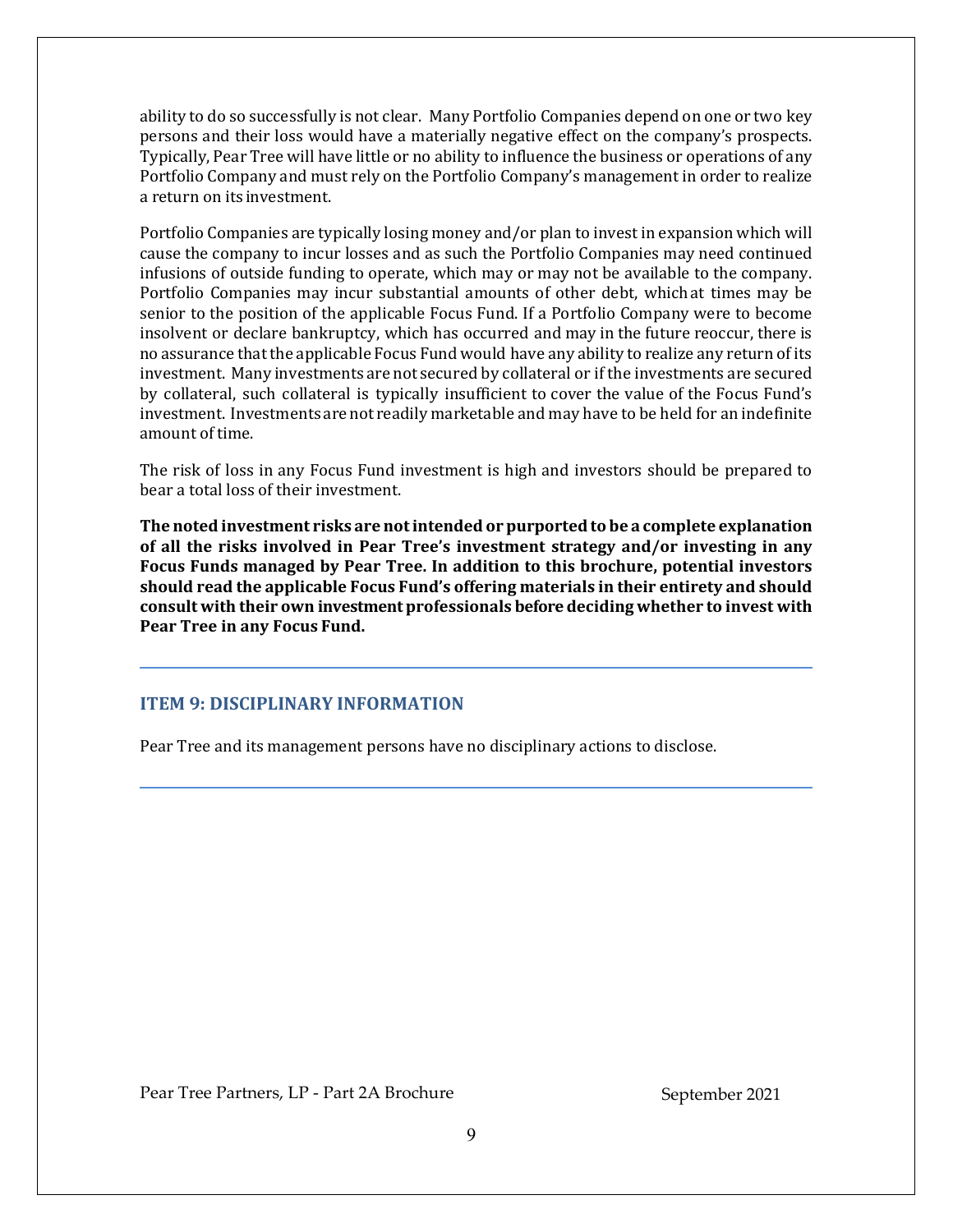## **ITEM 10: OTHER FINANCIAL INDUSTRY ACTIVITIES AND AFFILIATIONS**

#### *Broker‐Dealer Registration*

USBCC is a broker/dealer that is wholly owned by U.S. Boston Corporation ("U.S. Boston"). USB and USBCC are under common control with Pear Tree. Mr. McClellan, a Principal of Pear Tree is a registered representative of USBCC. Mr. Umphrey is a Principal of Pear Tree, U.S. Boston, other Pear Tree affiliates and a registered representative of USBCC. Mr. Okurowski, a limited partner of Pear Tree, is also a USBCC registered representative and a Principal of U.S. Boston. Mr. Cogliano a Financial Analyst of Pear Tree is a registered representative of USBCC. Mr. Beckett of Pear Tree is a registered representative of USBCC.

#### *Futures, Commodity Pool Operator, Commodity Trading Advisor*

Pear Tree does not engage in any investments in futures or commodities.

#### *Related Person Arrangements*

#### Broker/Dealer

USBCC places interests in the Focus Funds, and securities of the applicable Portfolio Company to the applicable Focus Fund. USBCC is compensated for these services by Portfolio Companies. The Focus Funds do not directly compensate USBCC for its placement services. In the past we have received both cash and securities and we are not prohibited from doing so in the future, currently our practice is to be paid in cash. Placement fees paid by Portfolio Companies to USBCC are paid in the form of of cash and are paid directly to one or more of Pear Tree's Principals in their roles as registered representatives of USBCC. This can create an incentive to recommend an investment in a Focus Fund based on the personal remuneration that will be received upon the Focus Fund completing its intended Portfolio Company investment. Pear Tree addresses this conflict by requiring that USBCC only undertake best efforts placements, not firm underwriting commitments. Pear Tree also addresses this conflict by fully disclosing any placement fees paid by such Portfolio Companies in the cover letter sent by USBCC to all potential Focus Fund investors highlighting important aspects of their possible investment. Investors are asked to acknowledge their receipt of this information prior to making an investment in the applicable Focus Fund. In addition, Pear Tree makes a cash investment in each Focus Fund (which is returned as first dollars distributed), and affiliates of Pear Tree often make cash investments as Class A Members of Focus Funds, in each case to further align its interests with that of the investors. Pear Tree's sole direct compensation from the Focus Funds is paid as a percentage of distributions by the Focus Fund, payable only if and to the extent the Focus Fund makes actual distributions of cash and securities to its members.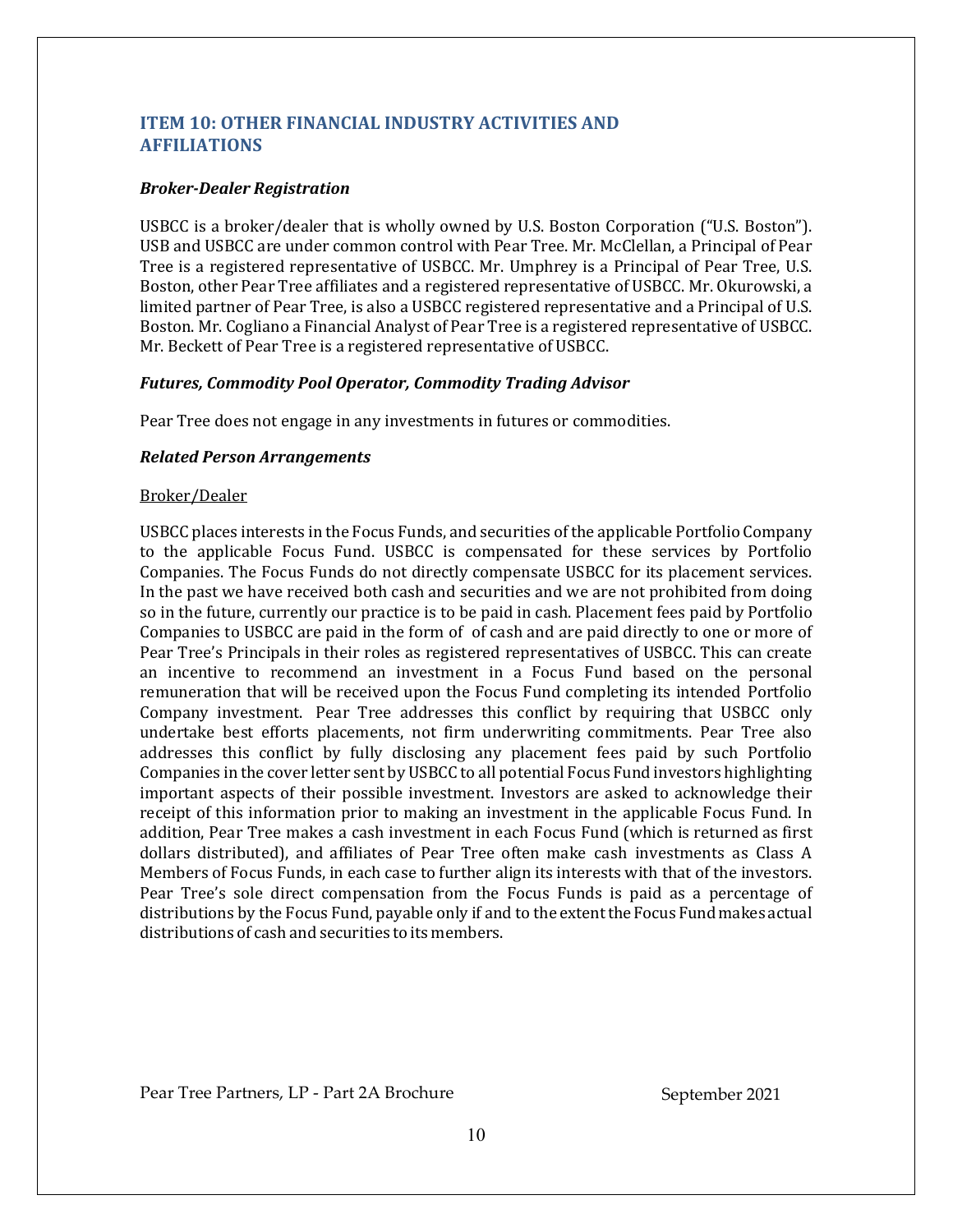USB also provides office space and administrative services to Pear Tree and the Focus Funds for which USB receives fees from the Focus Funds. This could present a conflict as these fees help support the overhead and profits of USB. Pear Tree manages this conflict by periodically reviewing and considering other service providers and determining that the fees paid to USB for the services provided are less expensive and/or of more value than the offerings of outside providers.

#### Insurance:

In the past we placed key man insurance for portfolios companies, currently this is not our practice, however we are not prohibited from doing so in the future Mr. Umphrey and Mr. Okurowski are Principals and officers of U.S. Boston Insurance Agency ("U.S. Boston Insurance"). U.S. Boston Insurance sometimes receives commissions for placing key man insurance on persons affiliated or employed by Portfolio Companies. Pear Tree mitigates this conflict by allowing Portfolio Companies to pursue and purchase the insurance elsewhere if a more attractive alternative is available. In addition, any insurance commissions received by U.S. Boston Insurance provided compensation to Pear Tree's Principals. Further, such key man coverage typically provides a direct benefit to the Focus Funds, as the applicable policy is sometimes made payable to the applicable Focus Fund as a means of protecting its investment. Pear Tree also discloses to all potential Focus Fund investors the possibility that U.S. Boston Insurance received commissions for placing insurance on key personnel at companies in which Focus Funds intend to invest.

#### Investment Companies/Mutual Funds:

Mr. Umphrey and Mr. Okurowski are officers, directors and owners of Pear Tree Investment Advisors, Inc. and officers and directors of the Pear Tree Group of Funds, a family of equity mutual funds distributed by USBCC (the "Pear Tree Mutual Funds"). Pear Tree manages the potential conflict of interest that could result from this affiliation by maintaining an internal policy not to direct funds of any Focus Fund into the Pear Tree Funds or any mutual fund assets (other than money market and treasury securities funds or other similar cash management devices).

Investors in the Pear Tree Mutual Funds could redeem their interests in order to purchase interests in a Focus Fund, and investors in a Focus Fund could invest distributions from the Focus Fund in one or more Pear Tree Mutual Funds. However, Pear Tree does not believe that this represents any material conflict as such a decision would be in the discretion of the investor and not any affiliate of Pear Tree.

## *Arrangements With Other Investment Advisers*

Pear Tree does not recommend or select other investment advisers for its clients.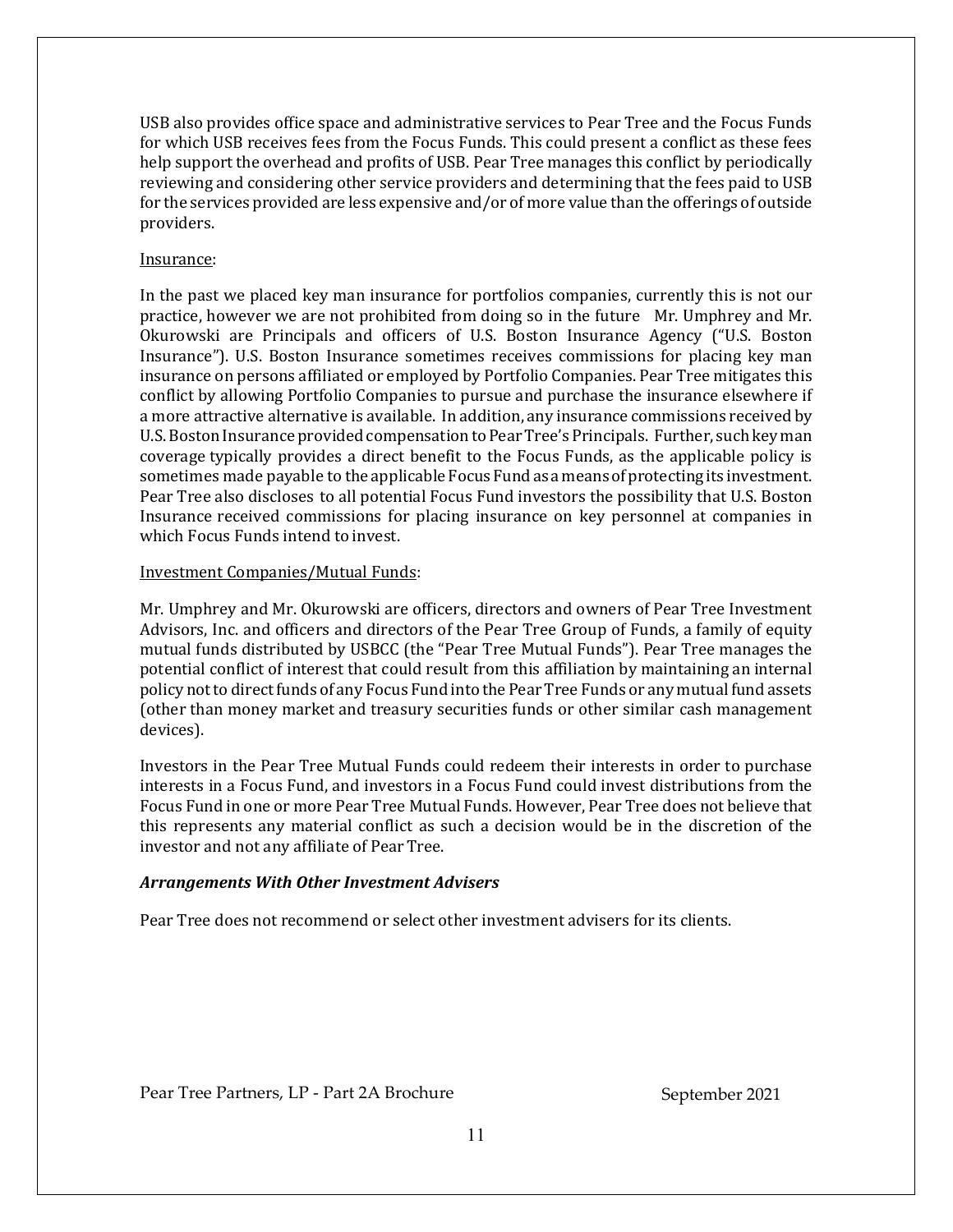## **ITEM 11: CODE OF ETHICS, PARTICIPATION OR INTEREST IN CLIENT TRANSACTIONS AND PERSONAL TRADING**

#### *Code of Ethics*

Pear Tree has adopted a Code of Ethics (the "Code") pursuant to Rules 204A-1 of the Investment Advisers Act of 1940 (the "Advisers Act"). The Code governs personal investment activities of employees, Principals and officers of Pear Tree Partners, LP.

Pear Tree is committed to maintaining high ethical standards in connection with the management of our clients' assets. An important part of this commitment is our fiduciary responsibility to put our clients' interests ahead of our own. The Code is designed to provide us with the high level of confidence that our employees, Principals and officers personal investment activities are consistent with our clients' interest.

Pear Tree and its associates must avoid taking inappropriate advantage of its/their position(s) and must conduct personal securities transactions in full compliance with the Code.

Among other things, the Code stresses that no person employed by Pear Tree shall put his/her own interests before those of the advisory client and prohibits the use and/or disclosure of material non-public information.

#### Personal Trading:

Employees, officers, and Principals of Pear Tree cannot affect transactions in securities for their own account, or for accounts in which they have an interest or control, where such securities are currently being considered for purchase or sale for a Focus Fund, other than as pre-cleared as set forth in herein. However, for clarity, it is understood that Principals of Pear Tree and other related persons have at times invested, and can in the future invest, in companies in which a Focus Fund has an investment, or in which a Focus Fund may in the future invest. Such related personal investments may be in the form of bridge or permanent financing in advance of a contemplated Focus Fund investment, as a stand-alone investment in a company that is determined by Pear Tree to not yet be ripe for an investment by a Focus Fund, a stand-alone investment in a Portfolio Company that is in need of additional capital subsequent to the Focus Fund's investment (which may be junior to, pari passu with or senior to the Focus Fund's investment), or any other type of investment, provided that any such investment must be pre-cleared by the Chief Compliance Officer or designee, who will review the proposed investment and will only pre-clear the investment if it is determined that such related party investment is in the applicable Focus Fund's or Funds' best interests. All Pear Tree employees, officers and Principals must pre-clear all trades in non-publicly traded securities, specifically including any Focus Fund and any company that would potentially be subject to an investment by a Focus Fund.

Pear Tree also restricts participation in initial public offerings by Pear Tree employees, officers and Principals, and such persons are expressly prohibited from trading on the basis of, or while in possession of, material inside information. Pear Tree requires its employees,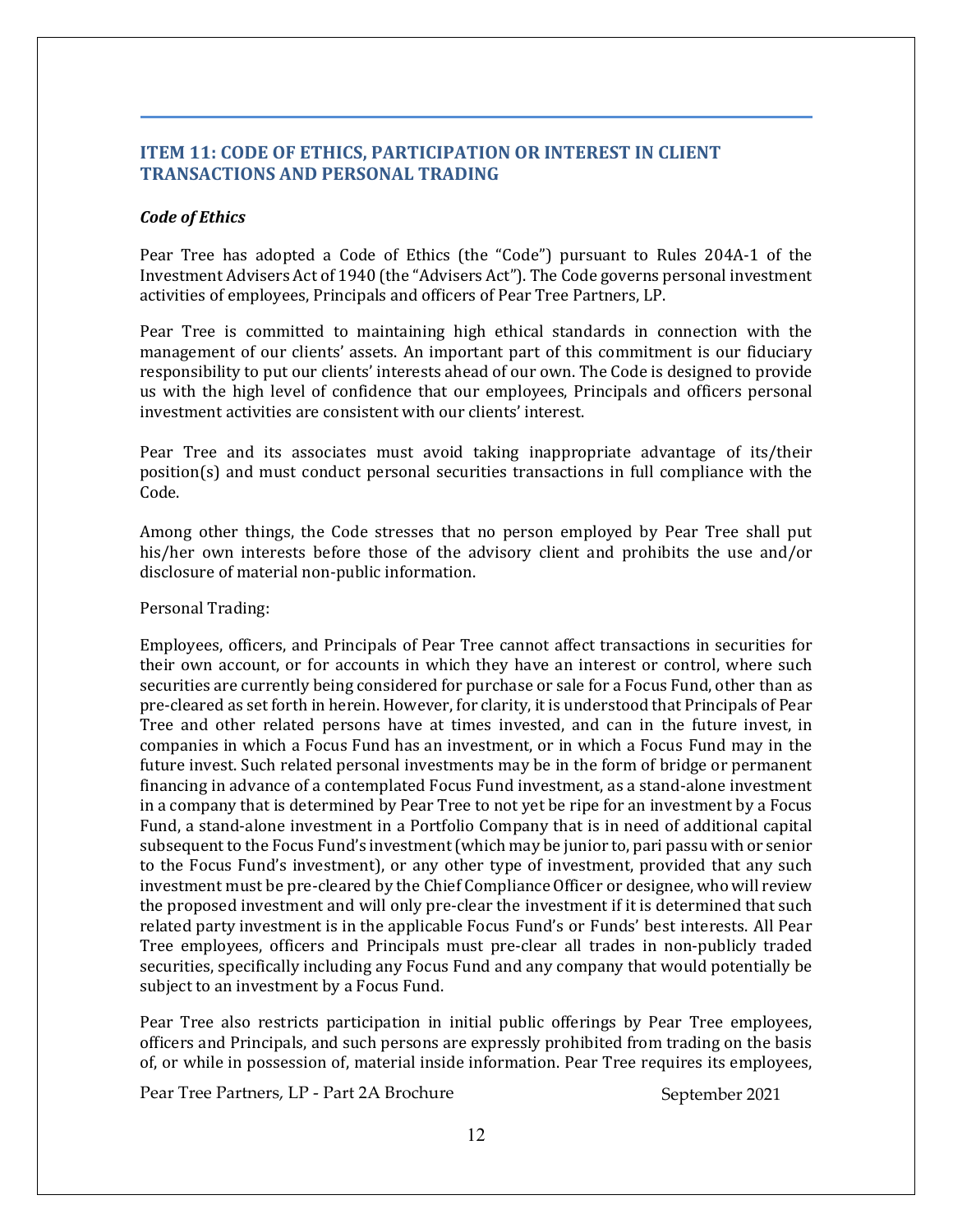officers and Principals to have duplicate copies of their personal brokerage statements and confirmation with respect to their personal brokerage accounts sent to Pear Tree to monitor compliance with personal trading policies and restrictions. All employees and Principals of Pear Tree must not divulge or misuse information obtained in connection with its services as an advisor and must treat all information about a client's affairs as confidential.

If you would like a copy of Pear Tree's Code of Ethics, please send a request to Pear Tree Partners, LP, Attention: Compliance Department, 55 Old Bedford Road Suite 202, Lincoln, MA 01773 or email your request to amonisov@peartreepartnerslp.com.

## *Participation or Interest in Client Transactions and Personal Trading*

Related persons to Pear Tree, including Mr. Umphrey, Mr. McClellan, Chris Cogliano, William Beckett, and Mr. Okurowski, have or may at times invest in identical or very similar securities of companies in which the Focus Funds invest and have invested in. This creates a conflict in that an opportunity that might otherwise have been presented to a Focus Fund could be purchased by these individuals instead. We seek to mitigate this conflict by requiring preclearance of any investment in a company that is already a Portfolio Company of a Focus Fund or that may become a Portfolio Company.

Related persons have at times made investments in securities of Portfolio Companies that are senior in right to payment to securities of one or more Focus Funds in the same issuer. This creates a potential conflict between such Related Person's personal pecuniary interest and those of the applicable Focus Fund(s) and their investors in the event that there were insufficient funds to make all payments in full. We seek to mitigate this risk by requiring preclearance of these investments, and only approving such an investment where we have determined that at the time of such investment: (i) the Portfolio Company has an immediate need for the funds (such that if not funded the value of the Focus Fund(s) investments would be expected to be negatively affected), and (ii) no other sources of capital appear to be available to the Portfolio Company on more favorable terms.

Principals of Pear Tree may and have from time to time purchased the interest of a Focus Fund investor (for instance the interest of a deceased investor purchased from such investor's estate at its request). Pear Tree's policy is to only allow such purchases in limited instances and only when specifically requested by the investor. Absent exigent circumstances, such secondary sale transactions are not expected to be approved. In addition, we will generally encourage the applicable investor to either hold on to the asset or find an alternative (independent) buyer. In the event that any such transaction is permitted, we caution the investor that there is no appropriate way to value the interest and that the price paid may represent significantly less that the asset's ultimate realized value. Pear Tree also manages the conflicts between the related person's personal interest in the transaction and the investor's interest by requiring the related person to Pear Tree to obtain written clearance from the Chief Compliance Officer before making any transaction in a private security.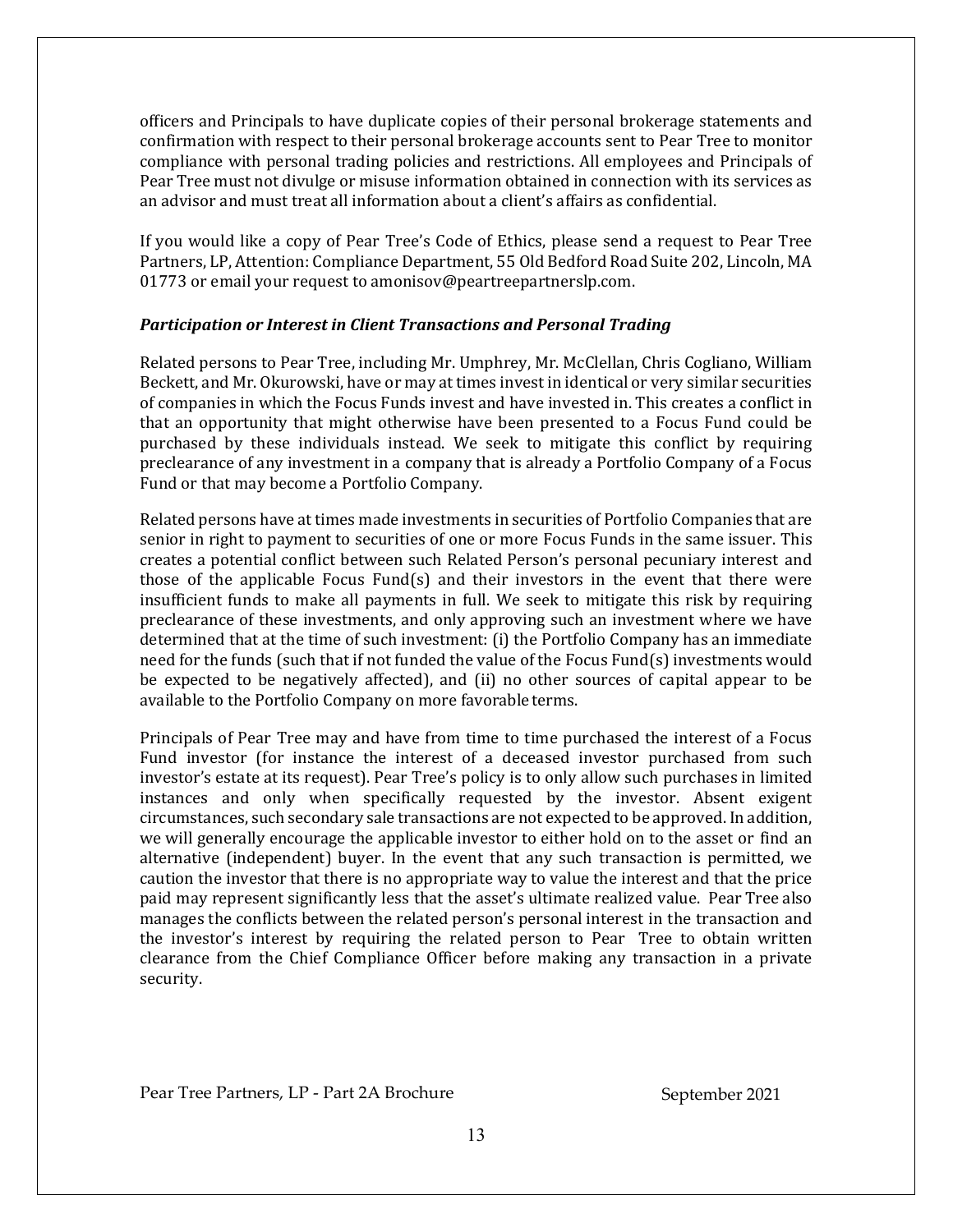## **ITEM 12: BROKERAGE PRACTICES**

#### *Selecting Brokerage Firms*

Pear Tree does not currently expect to invest Focus Fund assets in any publicly traded securities and therefore does not expect that it will retain brokerage services. To the extent that we were to direct investments in any publicly traded instruments, we would do so in accordance with our fiduciary duty to seek to obtain the best execution possible for the Focus Fund. We do expect, however, that current or prospective Portfolio Companies can at times obtain brokers to place such securities, including our affiliate USBCC. The cost of any such brokers will be borne by the Portfolio Company and not by the applicable Focus Fund.

#### *Research and Other Soft Dollar Benefits*

Pear Tree does not expect to invest Focus Fund assets in any publicly traded securities and therefore does not expect that it will retain brokerage services on behalf of any Focus Fund. If such services are ever needed, Pear Tree expects that it will be a singular event and such services would be retained solely on the basis of best execution (which can take into account factors relating such as expertise in the market for the applicable securities, to the extent that such securities are illiquid or thinly traded). Accordingly, Pear Tree does not currently use or intend to use soft dollars.

## *Brokerage for Client Referrals*

Pear Tree does not expect to invest Focus Fund assets in any publicly traded securities and therefore does not expect that it will retain brokerage services. In the event such services are ever needed, Pear Tree expects that it will be a singular event, and such services will be retained solely on the basis of best execution without consideration of Focus Fund referrals.

## *Directed Brokerage*

Pear Tree does not and does not expect to engage in any directed brokerage relationships.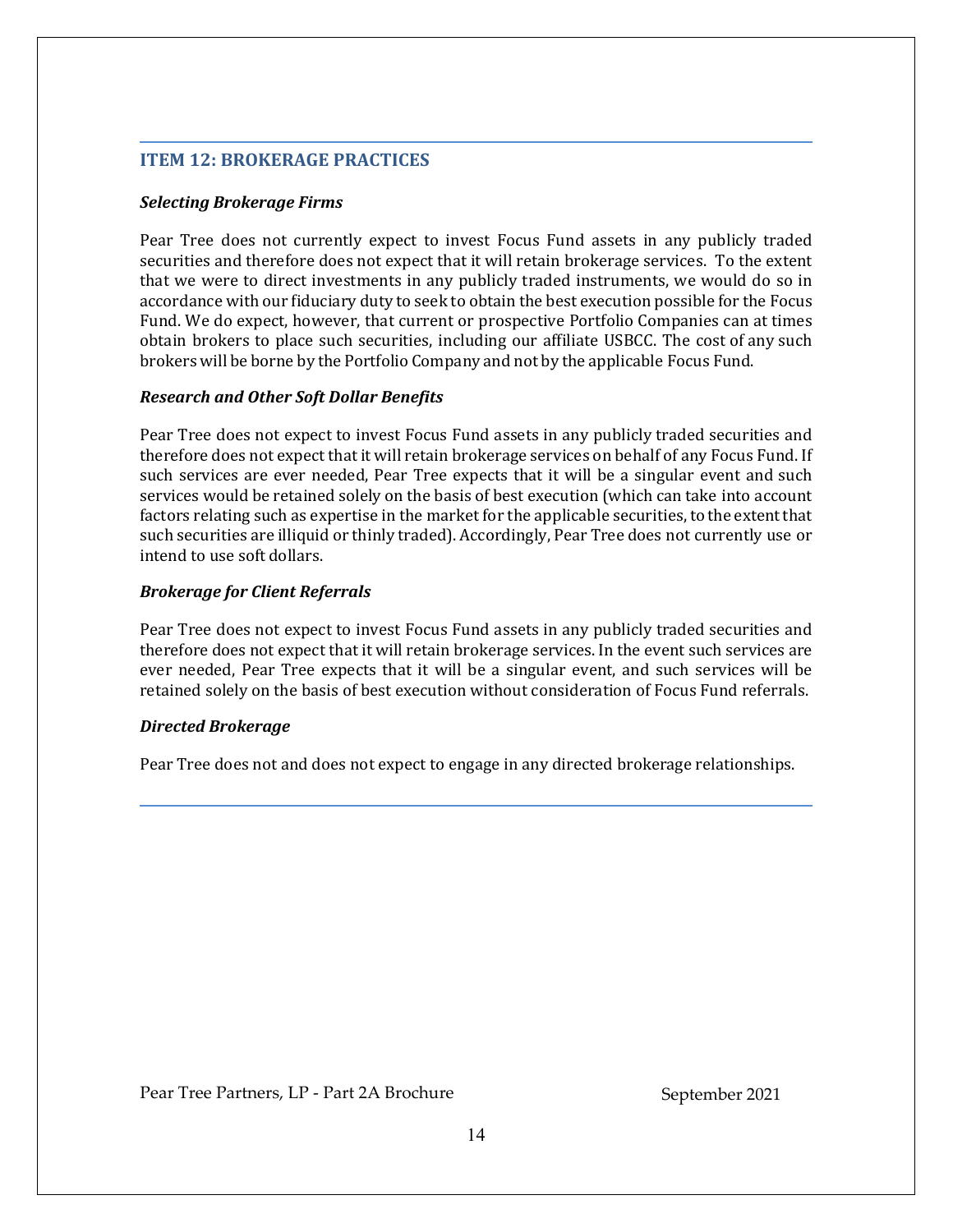## **ITEM 13: REVIEW OF ACCOUNTS**

## *Periodic Reviews*

Pear Tree reviews each Focus Fund's financial statements not less than quarterly for cash issues, including all incoming and outgoing funds. Reviews are conducted by John McClellan, Principal or designee. Such cash reviews are also conducted when any incoming or outgoing cash flow occurs. In addition, the Chief Compliance Officer and designee and USB's finance department reviews Focus Fund financial statements at a minimum semi-annually.

Pear Tree also periodically conducts a substantive review of each Portfolio Company, the frequency of which is determined on an investment by investment basis, taking into account the business and management of the applicable Portfolio Company. Such review is performed by Pear Tree's Principals and includes communication with the management of each Portfolio Company as well as review of such company's financial statements as provided and attendance at any scheduled board or shareholder meetings. Pear Tree's Principals typically take a board observer position or similar role in Portfolio Companies. Pear Tree also conducts a valuation of the fair market value of each Focus Fund's investments annually in the ninety days following the end of Pear Tree's fiscal year on June  $30<sup>th</sup>$ . Pear Tree's valuation policy is available to investors upon request.

## *Additional Review Triggers*

In addition to the periodic reviews noted above, Pear Tree conducts additional reviews as follows:

- a) Cash reviews are triggered when any incoming or outgoing cash flows occur. All expenses and distributions from an account are approved by a Principal of Pear Tree.
- b) Substantive reviews are triggered when the issuer of any security held by any Focus Fund asks for any adjustment to any terms and/or seeks to raise additional capital. In addition, the Principals of Pear Tree remain in communication with the management of companies in which Focus Funds are invested. Information learned in the course of these communications could trigger a substantive review.

## *Regular Reports*

Pear Tree coordinates with the accountant to each Focus Fund to ensure that such accounting firm delivers a Schedule K-1 to each investor in each Focus Fund within 90 days following the end of each fiscal year of the applicable Focus Fund, and Pear Tree will provide copies of each Focus Fund's audited financials to Focus Fund investors annually. Pear Tree also provides investors with a Company update letter annually.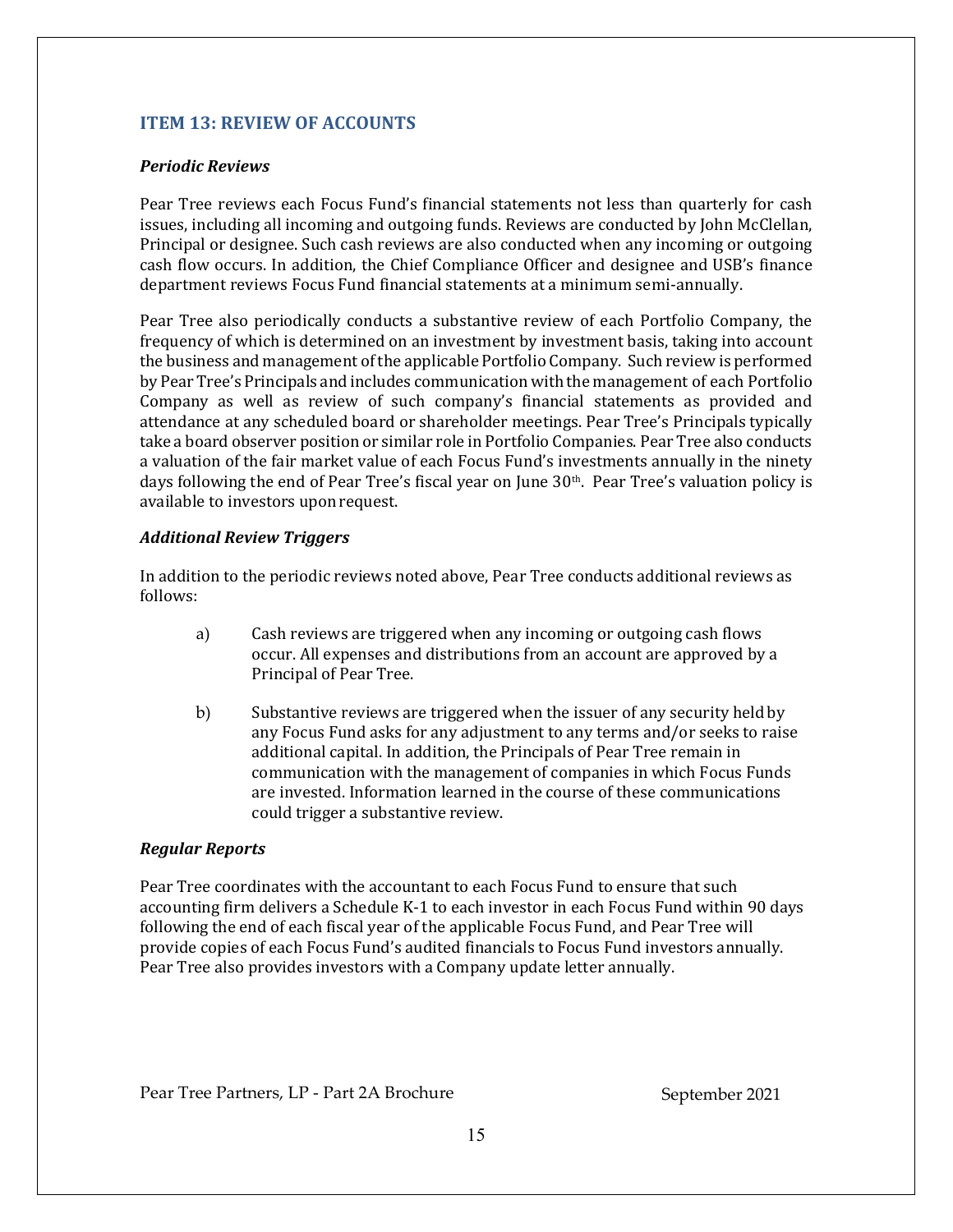## **ITEM 14: CLIENT REFERRALS AND OTHER COMPENSATION**

#### *Incoming Referrals*

Pear Tree does not accept any direct or indirect compensation from any person for any Focus Fund referral, provided that the Principals of Pear Tree receive compensation relating to the placement of Focus Fund interests in connection with their roles as registered representatives of USBCC.

#### *Referrals Out*

Pear Tree does not compensate any person directly or indirectly for any Focus Fund referral. Notwithstanding the foregoing, as noted above, USBCC and the Principals of Pear Tree, in connection with their roles as registered representatives of USBCC, receive compensation from Portfolio Companies in connection with the provision of placement services with respect to such Portfolio Companies' securities.

#### *Other Compensation*

Pear Tree receives no additional compensation in connection with its services beyond the terms disclosed above and is specifically outlined by each Focus Fund's Limited Liability Company Agreement.

## **ITEM 15: CUSTODY**

Pear Tree has custody of the securities held by each Focus Fund. Pear Tree uses a qualified bank custodian to hold the cash of each Focus Fund. Each Focus Fund opens two special custody accounts, registered in the Focus Fund's name, at Boston Private Bank for (i) holding of funds for initial investments ("escrow account") and (ii) ongoing operations and distributions (operating account). After the Focus Fund closes and the cash is sent to the Portfolio Company, Pear Tree will close the escrow account but keep the operating account open for ongoing operations and distributions. Pear Tree also safekeeps Focus Fund securities in its own safe. Additionally, in limited instances we have and may in the future agree on behalf of a Focus Fund to pledge certain securities held by the Focus Fund to a senior lender of the underlying portfolio company; in such instance the applicable securities are held by the pledgee and Pear Tree will hold only the applicable pledge agreement. Pear Tree has engaged Edelstein and Company, LLP, an independent public accountant that is registered with the Public Company Accounting Oversight Board, to annually audit each Focus Fund's financials and produce audited financial statements for each Focus Fund. Pear Tree will deliver copies of these audited financials to Focus Fund investors.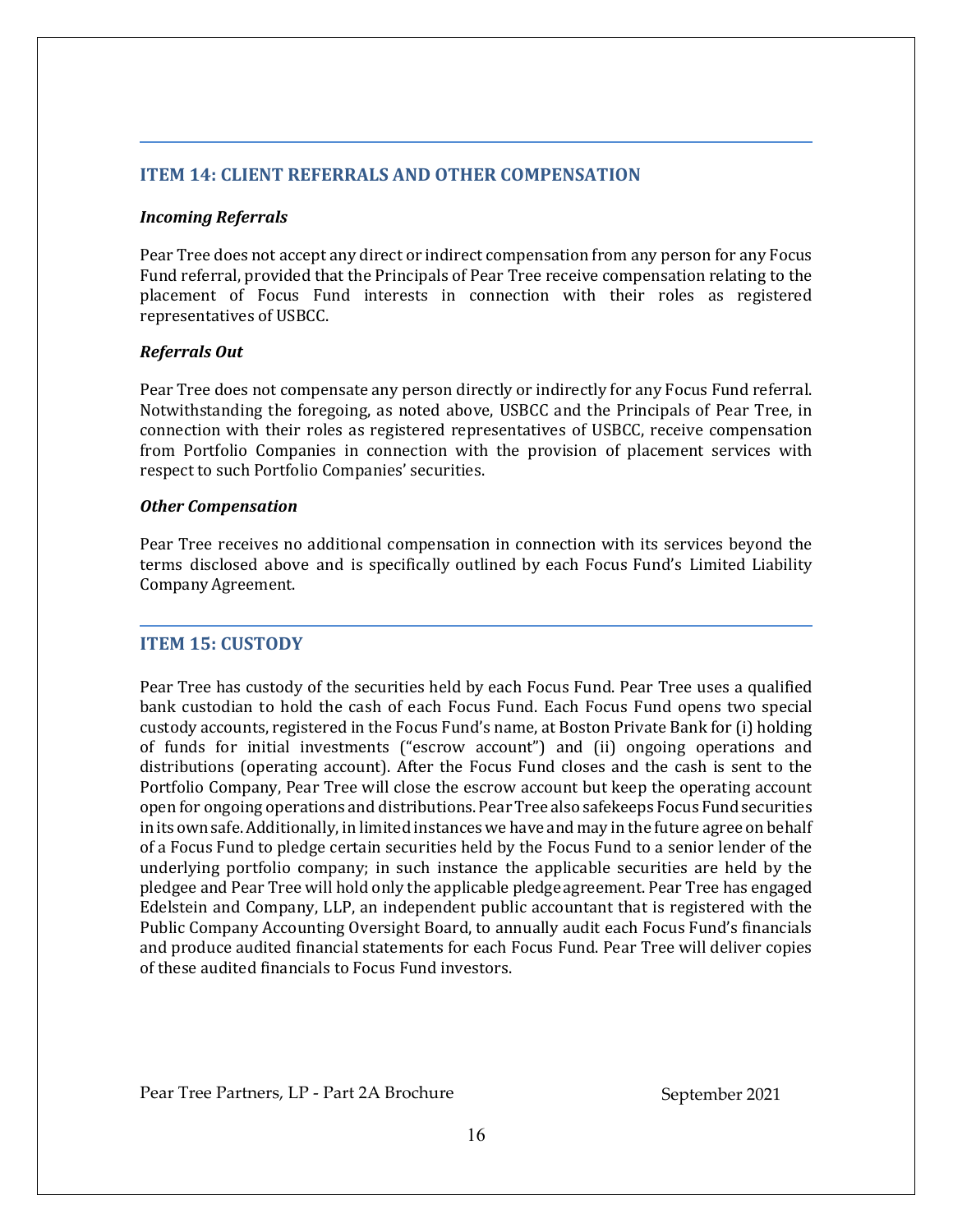## **ITEM 16: INVESTMENT DISCRETION**

Pear Tree's investment discretion is specifically outlined and limited by each Focus Fund's Limited Liability Company Agreement. In general, Pear Tree has discretion only to invest in the securities of a designated Portfolio Company (including discretion to determine not to make such investment and to return contributions of the Focus Fund's members). Following the initial investment of a Focus Fund, we have discretion to manage the investment on behalf of the Focus Fund.

## **ITEM 17: VOTING CLIENT SECURITIES**

Since Pear Tree's investment strategy focuses on investing in private securities, Pear Tree does not expect that it will receive proxy requests with respect to Focus Fund accounts.

To the extent that Pear Tree receives any requests to vote or consent to any matters with respect to any private securities held by any Focus Fund, Pear Tree, as Manager of the applicable Focus Fund, will vote such securities (or provide consent or decline to provide consent) in the best interests of the applicable Focus Fund, as it determines in its discretion.

## **ITEM 18: FINANCIAL INFORMATION**

Pear Tree is not required to provide a balance sheet pursuant to Item 18A. Pear Tree does not have any financial condition that is reasonably likely to impair its ability to meet its contractual and fiduciary commitments to our clients, and we have never been the subject of a bankruptcy proceeding.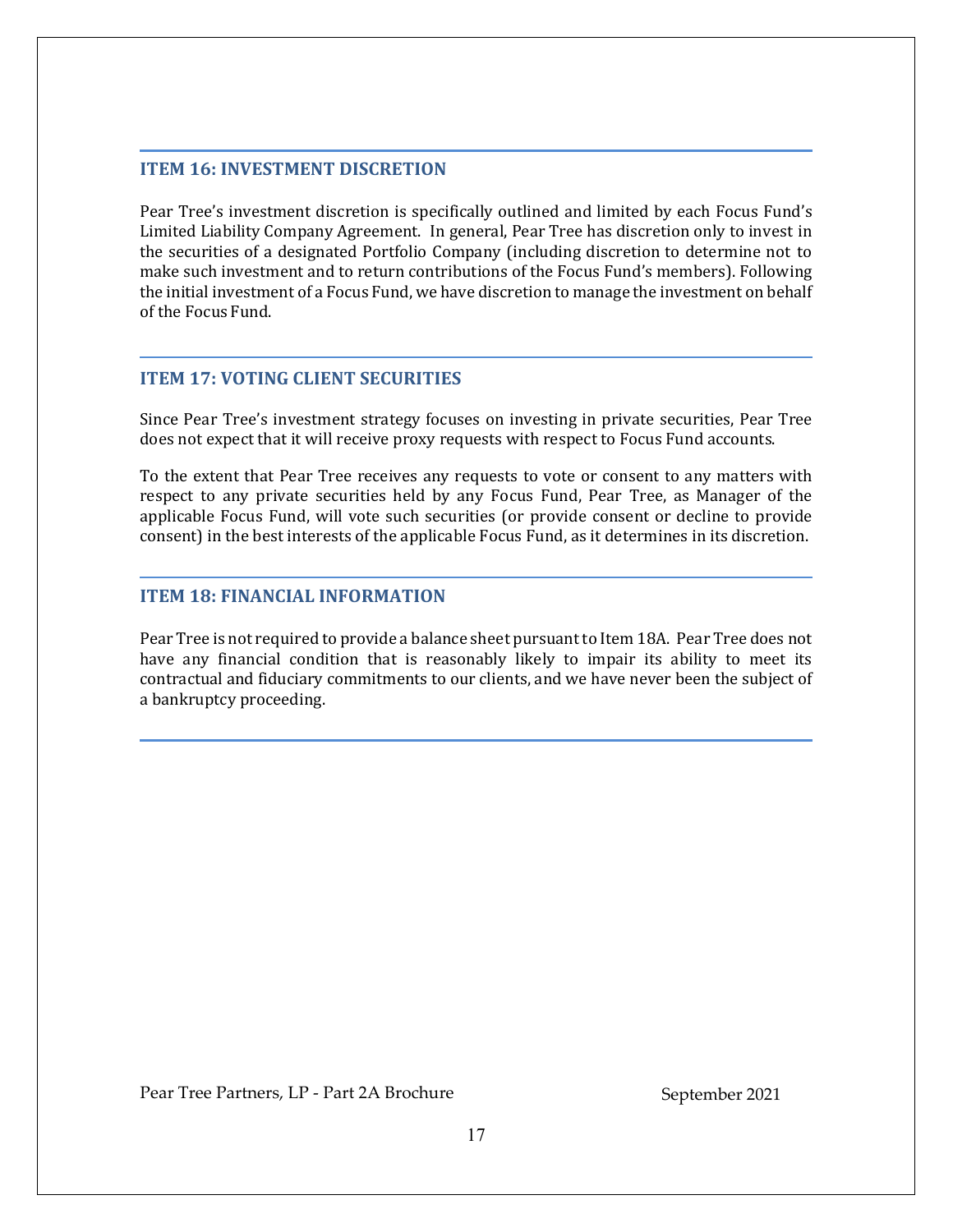# Pear Tree Partners, LP

# FIRM BROCHURE SUPPLEMENTS *(Form ADV Part 2B)*

# *April 2022*

Willard Umphrey John McClellan William Beckett Leon Okurowski Christopher Cogliano Caleb Powers

Form ADV Part 2B (the Brochure Supplement) contains information about the education background, business experience and disciplinary history (if any) of supervised persons who provide advisory services to our clients.

Please contact Alina Monisov at 781-676-5902 if you have any questions regarding the contents of this supplement. Electronic access to our most current Form ADV and Firm Brochure is available on the SEC's website at: https://adviserinfo.sec.gov/firm/summary/152581.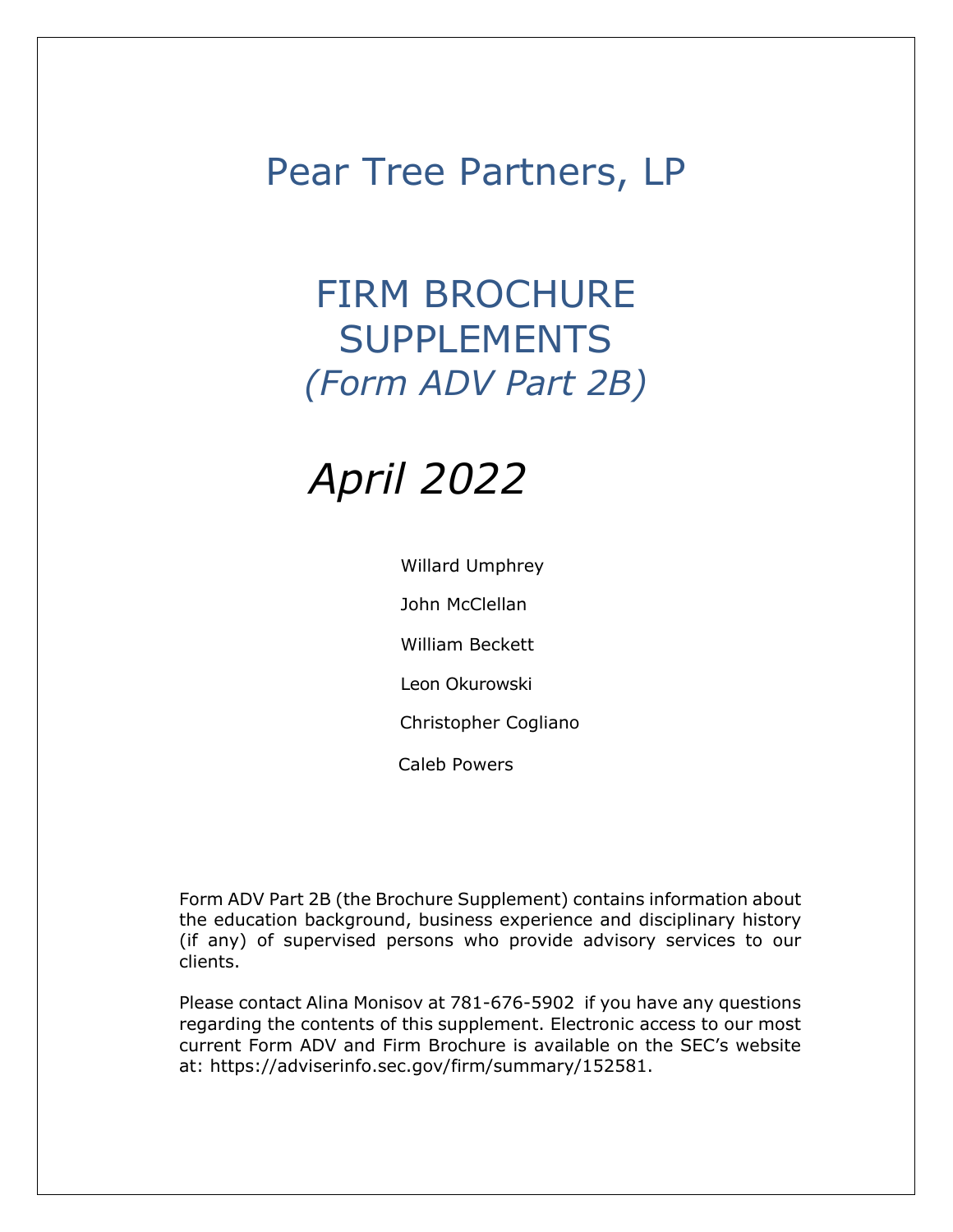# Pear Tree Partners, LP

# FIRM BROCHURE SUPPLEMENT *(Form ADV Part 2B)*

Willard L. Umphrey

55 Old Bedford Road

Lincoln, MA 01773

781 259 0249

wumphrey@peartreepartnerslp.com

Form ADV Part 2B (the Brochure Supplement) contains information about the education background, business experience and disciplinary history (if any) of supervised persons who provide advisory services to our clients.

Please contact Alina Monisov at 781-676-5902 if you have any questions regarding the contents of this supplement. Electronic access to our most current Form ADV and Firm Brochure is available on the SEC's website at: https://adviserinfo.sec.gov/firm/summary/152581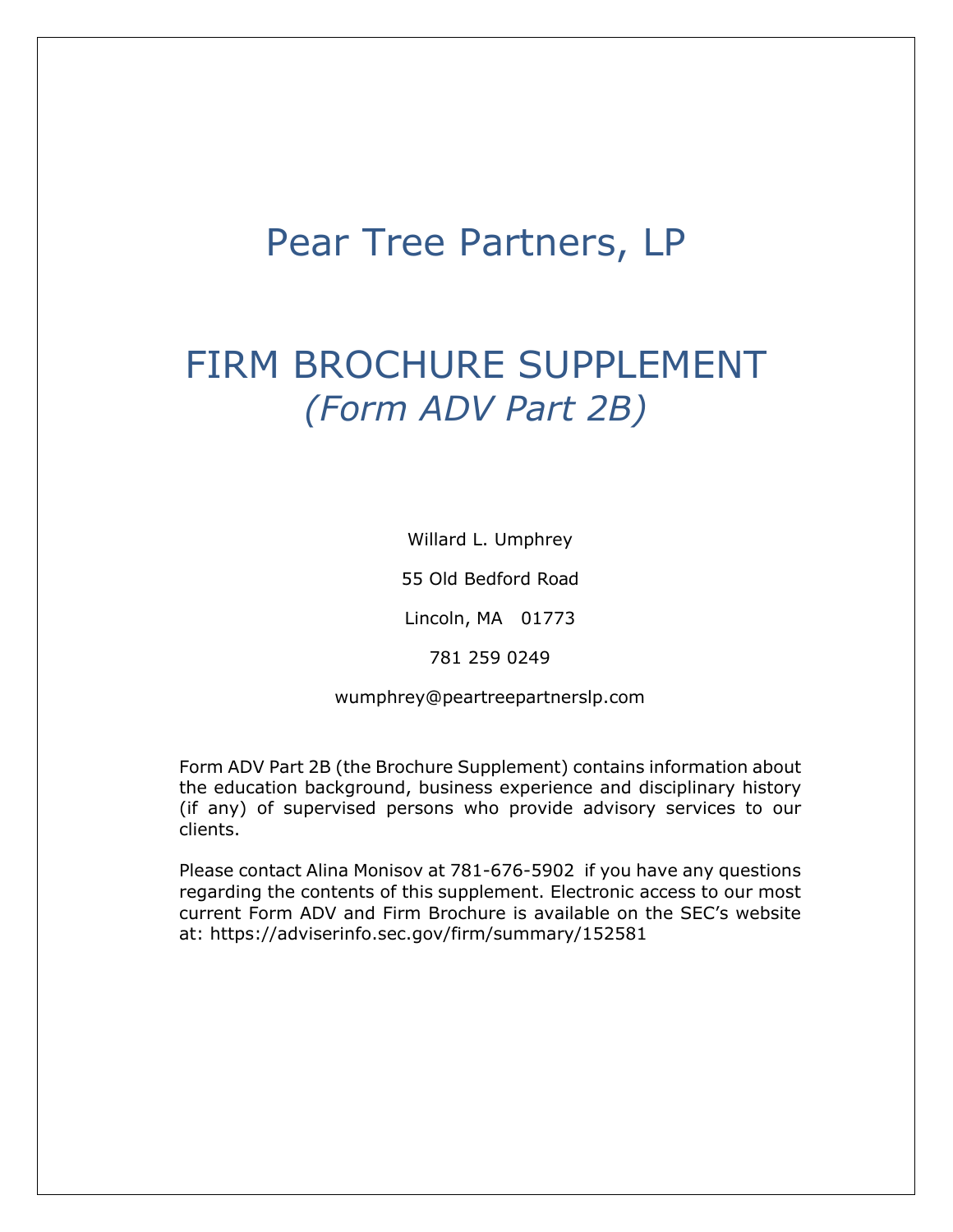# **ITEM 2: EDUCATIONAL BACKGROUND AND BUSINESS**

## **Willard L. Umphrey**

Born 7/25/1941

B.S. U.S. Naval Academy, 1963. M.S. The George Washington University 1967; J.D. Harvard Law School, 1972; L.L.M. Boston University School of Law, 1976.

Principal, Pear Tree Partners L.P., 2000‐ present Officer and Director of Pear Tree (formerly Quantitative) Investment Advisors, Inc. and U.S. Boston Capital Corporation and affiliates, 1971 – present. Director, Treasurer and Secretary, U.S. Boston Insurance Agency, 1979‐present Trustee and Chairman Pear Tree Group of Funds (formerly Quant Group of Funds) 1983 – present.

\*Chartered Financial Analyst (CFA), 1992.

# **ITEM 3: DISCIPLINARY INFORMATION**

Willard L. Umphrey has no disciplinary actions to disclose.

## **ITEM 4: OTHER BUSINESS ACTIVITIES**

U.S. Boston Capital Corporation ("USBCC") is a broker/dealer which is wholly owned by U.S. Boston Corporation ("U.S. Boston"). USBCC is under common control with Pear Tree. Mr. Umphrey, a principal of Pear Tree, is also a registered representative and officer of USBCC and U.S. Boston.

As a registered representative, owner and officer of USBCC, Mr. Umphrey receives commissions, bonuses or other compensation based on the sale of securities or other investment products, including distribution or service fees ("trails") from the sale of mutual funds. Mr. Umphrey also receives compensation ("trails") for previous sales of insurance products. This practice may give Mr. Umphrey incentive to recommend investment products based on compensation received, rather than on the client's needs. Pear Tree manages this conflict by restricting Mr. Umphrey's activity to non‐ discretionary only.

USBCC places interests in pooled investment vehicles managed by Pear Tree (the "Focus Funds"), and securities of companies in which Focus Funds invest ("Portfolio Companies"), to the Focus Funds. USBCC is compensated for such services by the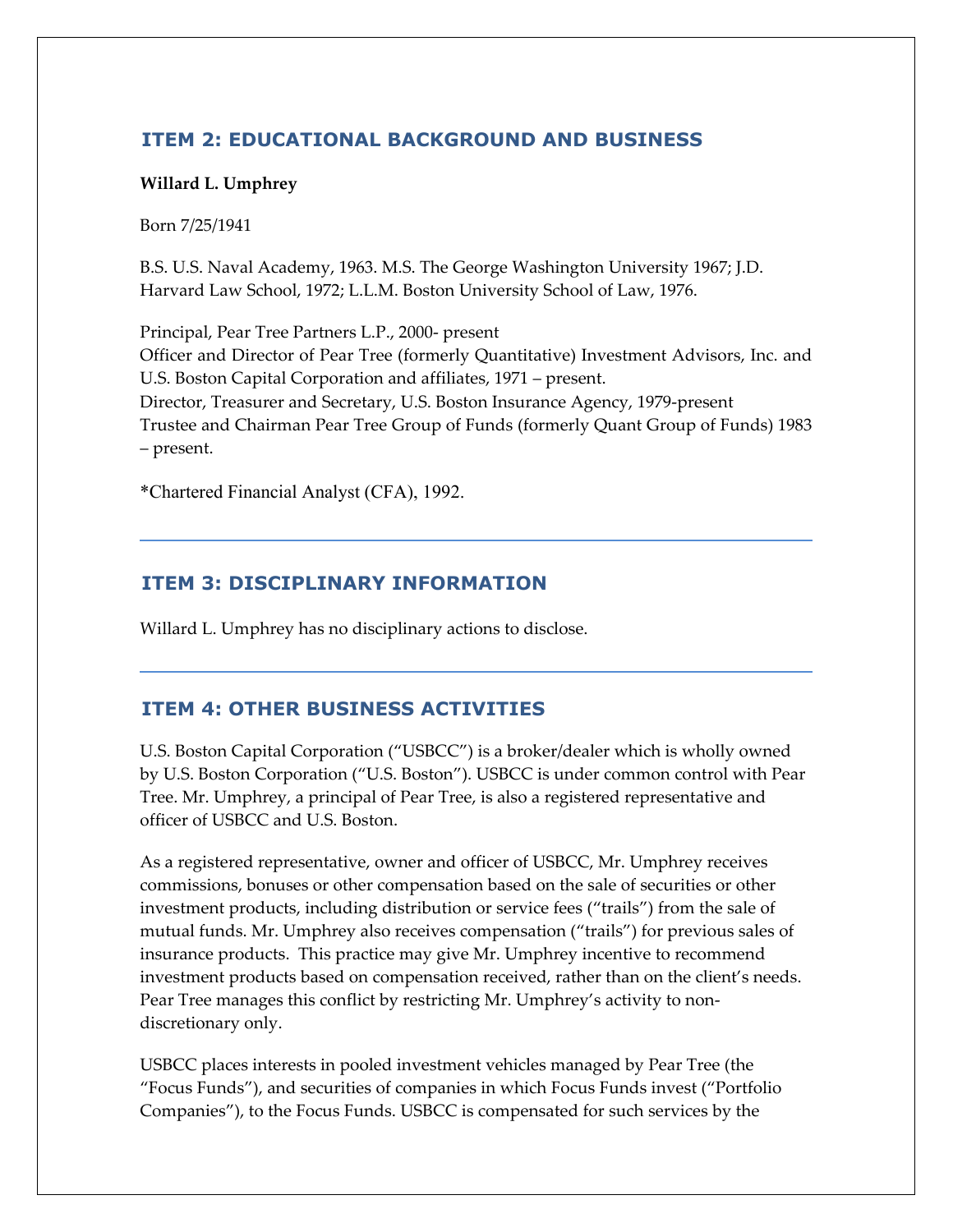applicable Portfolio Companies. The Focus Funds do not directly compensate USBCC for its placement services. Placement fees paid by Portfolio Companies to USBCC are typically in the form of a combination of cash and securities and may be paid directly to Mr. Umphrey in his role as registered representative of USBCC. Pear Tree addresses this conflict by requiring that USBCC only undertake best efforts placements, not firm underwriting commitments. Pear Tree also addresses this conflict by disclosing any placement fees paid by such Portfolio Companies to all potential Focus Fund investors. Investors are asked to acknowledge their receipt of this information when they sign each Focus Funds' Limited Liability Company Agreement. In addition, through Pear Tree, Mr. Umphrey makes its own cash investment in each Focus Fund to further align his interests with that of the investors. Mr. Umphrey's and Pear Tree's sole direct compensation from the Focus Funds is paid as a percentage of distributions by the Focus Fund, if and to the extent it makes actual distributions of cash and/or securities to its members.

Mr. Umphrey is also an officer, director and owner of Pear Tree Investment Advisors, Inc. and officers and directors of the Pear Tree Group of Funds, a family of equity mutual funds distributed by USBCC. Pear Tree manages the potential conflict of interest that could result from this affiliation by maintaining an internal policy not to direct funds of any Focus Fund into the Pear Tree Funds or any mutual fund assets (other than money market and treasury securities funds or other similar cash management devices).

## *ITEM 5: ADDITIONAL COMPENSATION*

Mr. Umphrey receives compensation in connection with his other business activities set forth above, including with respect to the placement of securities of Focus Funds as a registered representative of USBCC. Other than as disclosed above, there are no additional arrangements in which Mr. Umphrey is compensated.

## *ITEM 6: SUPERVISION*

Pear Tree and its principals, including Mr. Umphrey, provides investment advice, and makes investment decisions, on a collective basis and are thus subject to collective oversight in connection with their investment activities. In addition, all supervised persons, including Mr. Umphrey, are subject to the Code of Ethics and other policies and procedures of Pear Tree, pursuant to which he may be required to report and/or obtain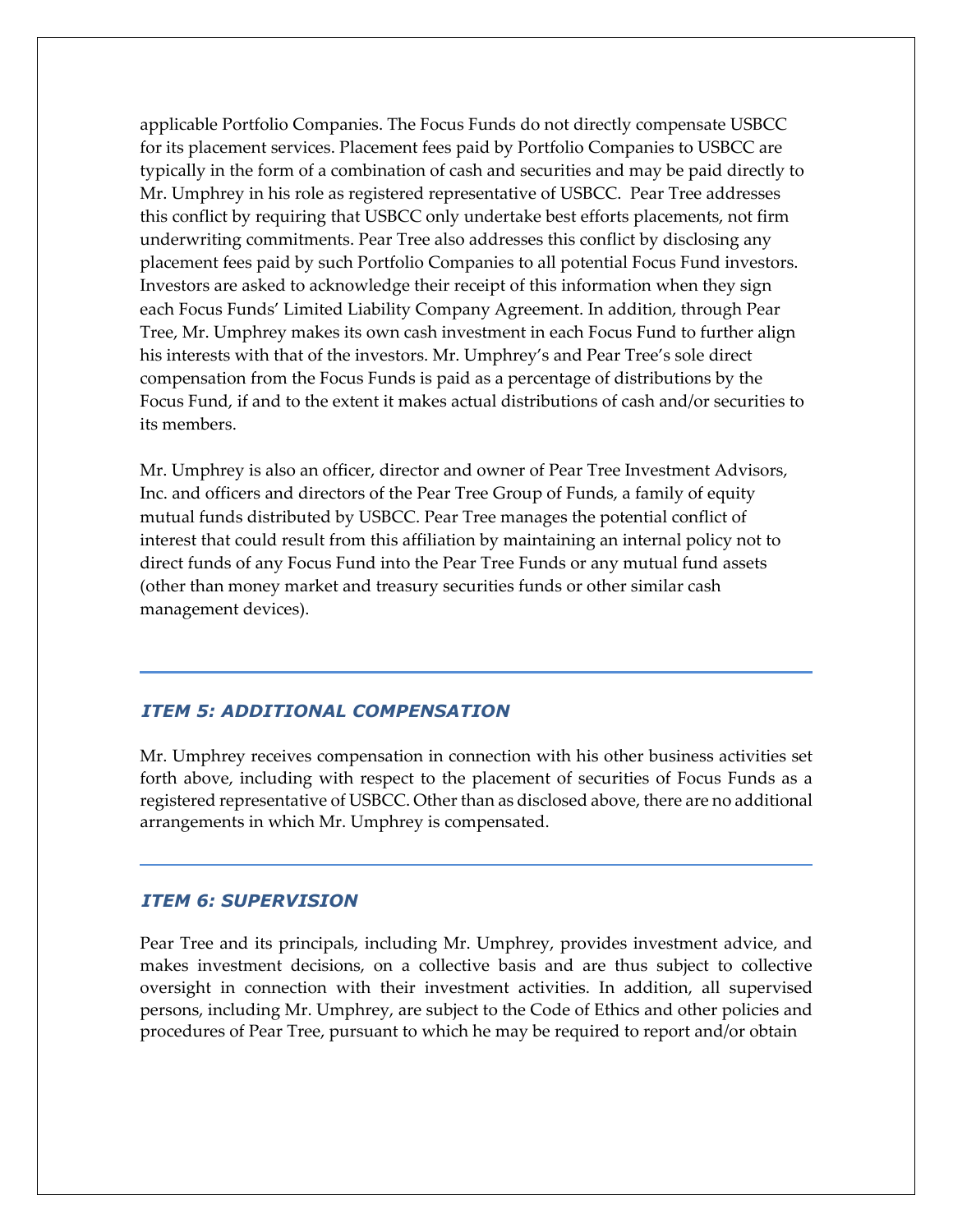preclearance with respect to activities that may involve a conflict of interest between his duties to Pear Tree and his personal interests or other business interests.

Any clients with questions or concerns about the handling of their investments should contact the Company's Chief Compliance Officer, Alina Monisov.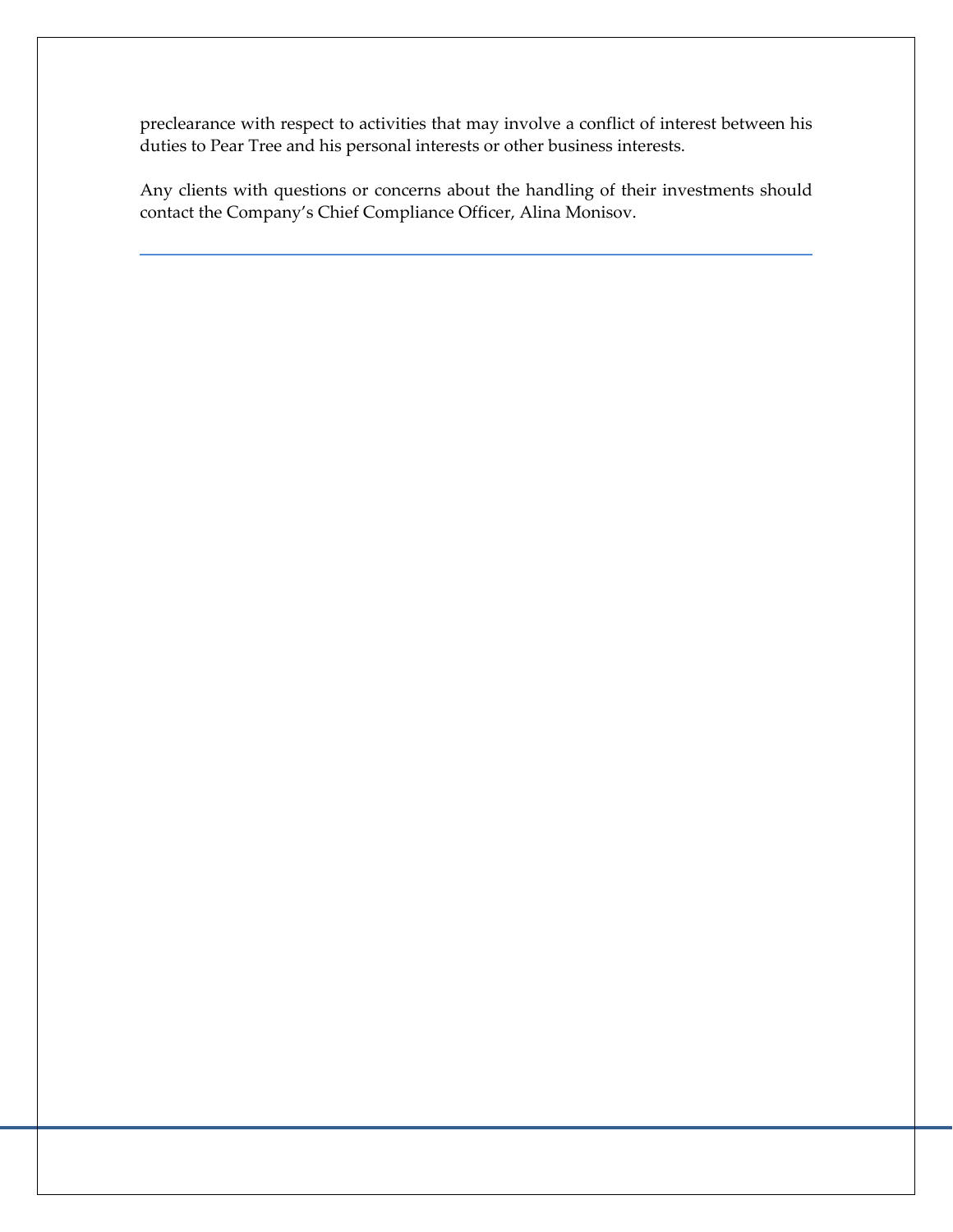# Pear Tree Partners, LP

# FIRM BROCHURE SUPPLEMENT *(Form ADV Part 2B)*

John Drew McClellan, Jr.

55 Old Bedford Road

Lincoln, MA 01773

781 259 0249

jmcclellan@peartreepartnerslp.com

Form ADV Part 2B (the Brochure Supplement) contains information about the education background, business experience and disciplinary history (if any) of supervised persons who provide advisory services to our clients.

Please contact Alina Monisov at 781-676-5902 if you have any questions regarding the contents of this supplement. Electronic access to our most current Form ADV and Firm Brochure is available on the SEC's website at: https://adviserinfo.sec.gov/firm/summary/152581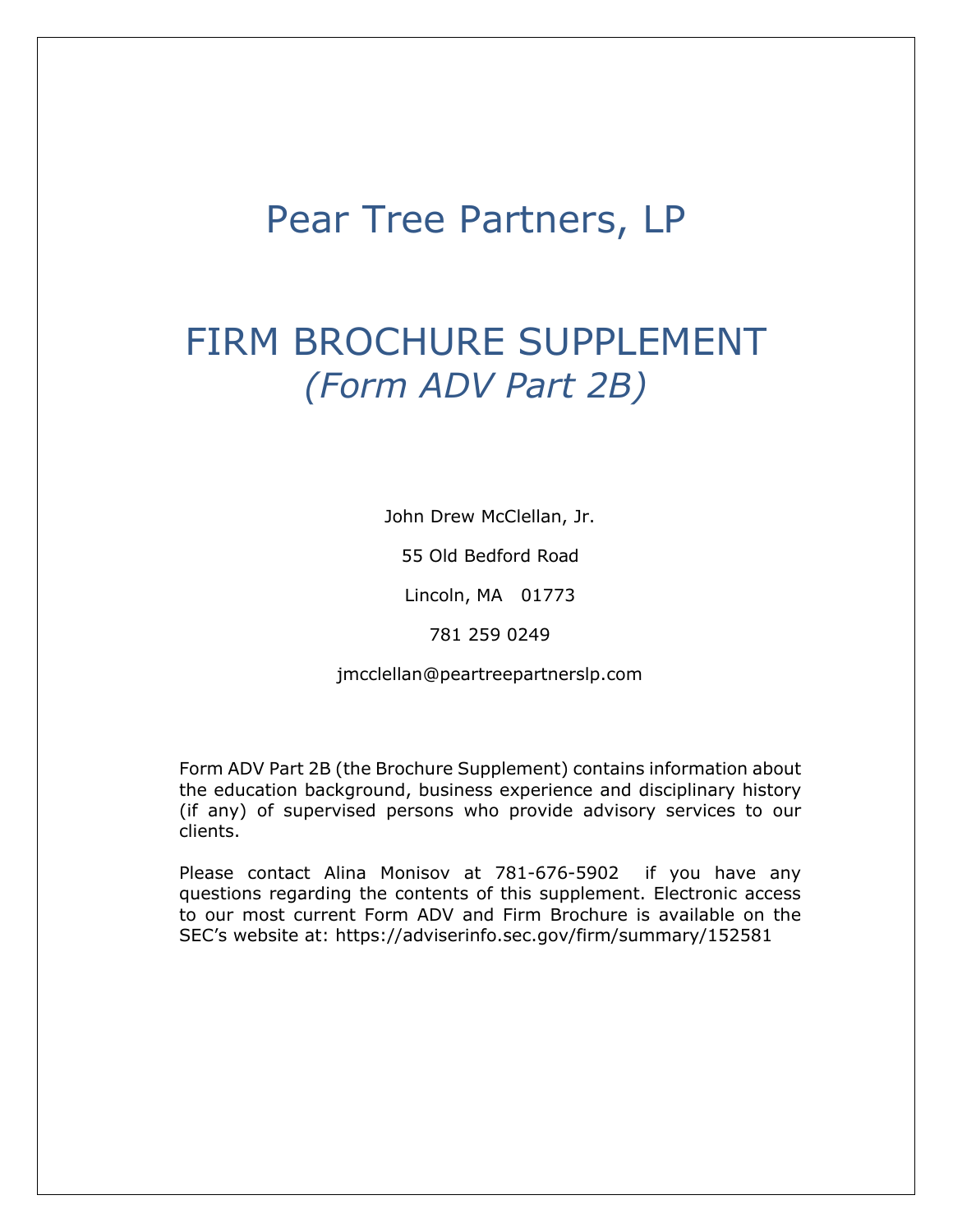## **ITEM 2: EDUCATIONAL BACKGROUND AND BUSINESS**

## **John Drew McClellan, Jr.**

Born 12/05/1961

B.A. Williams College, 1983 M.B.A., Harvard Business School, 1988

Principal, Pear Tree Partners, L.P., 2016 – present Registered Representative, U.S. Boston Capital Corporation, 2016 – present CEO / Managing Director, Palladium Group, 2010‐2015 Managing Director, Thomas H. Lee Partners, 2008‐2010 President / CEO, Sprague Energy, 2003‐2008 President, EPIK Communications, 1999‐2001 Director, Monitor Group, 1983‐1999

# **ITEM 3: DISCIPLINARY INFORMATION**

John McClellan has no disciplinary actions to disclose.

## **ITEM 4: OTHER BUSINESS ACTIVITIES**

U.S. Boston Capital Corporation ("USBCC") is a broker/dealer that is wholly owned by U.S. Boston Corporation ("U.S. Boston"). USBCC is under common control with Pear Tree. Mr. McClellan, a Principal of Pear Tree is a registered representative of USBCC.

As a registered representative of USBCC, Mr. McClellan receives commissions, bonuses or other compensation based on the sale of securities or other investment products, including distribution or service fees ("trails") from the sale of mutual funds. This practice may give Mr. McClellan incentive to recommend investment products based on compensation received, rather than on the client's needs. Pear Tree manages this conflict by restricting Mr. McClellan's activity to non-discretionary only.

USBCC places interests in pooled investment vehicles managed by Pear Tree (the "Focus Funds"), and securities of companies in which Focus Funds invests ("Portfolio Companies") to the Focus Funds. USBCC is compensated for such services by the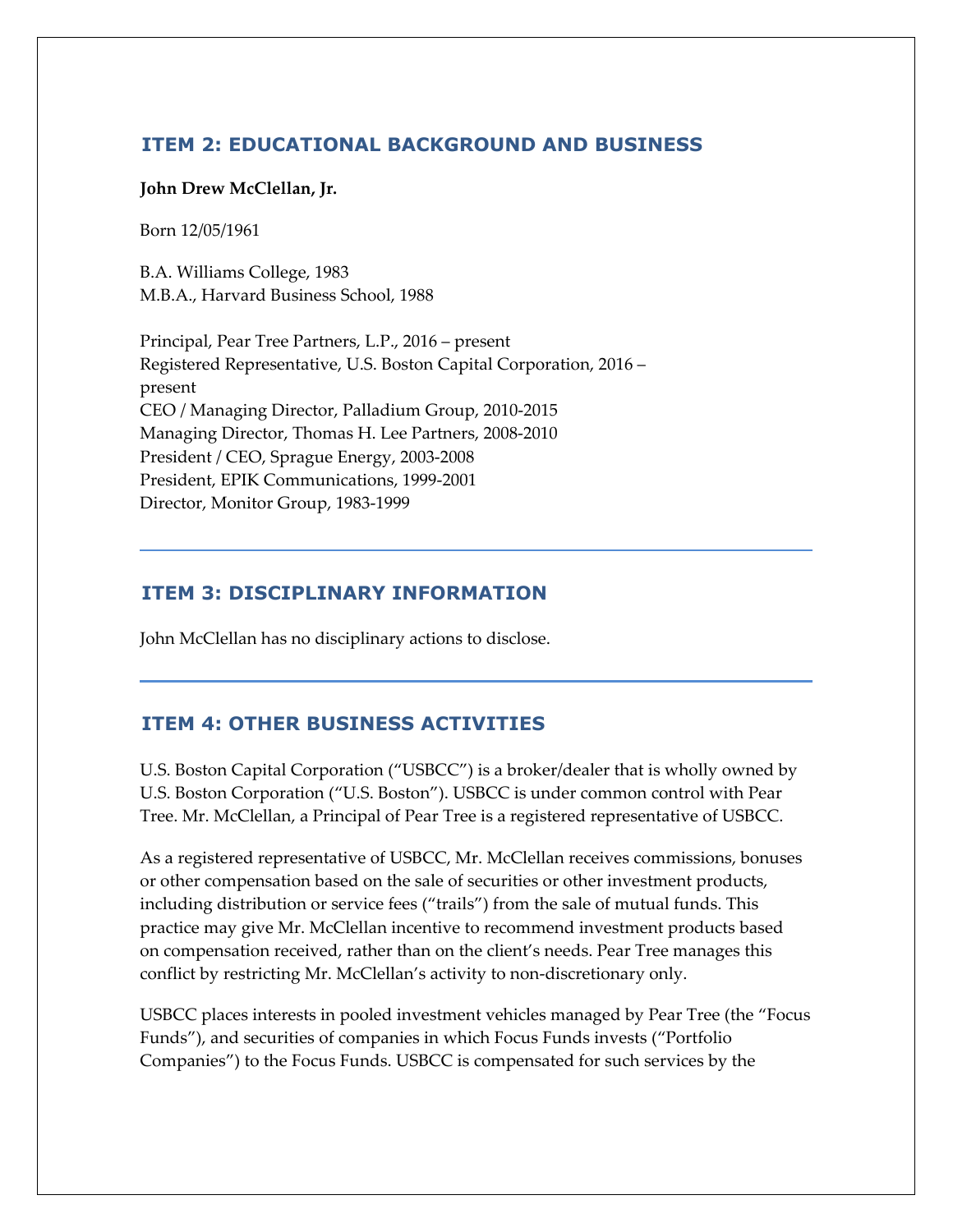applicable Portfolio Companies. The Focus Funds do not directly compensate USBCC for its placement services. Placement fees paid by Portfolio Companies to USBCC are typically in the form of a combination of cash and securities and may be paid directly to Mr. McClellan in his role as registered representative of USBCC. Pear Tree addresses this conflict by requiring that USBCC only undertake best efforts placements, not firm underwriting commitments. Pear Tree also addresses this conflict by disclosing any placement fees paid by such Portfolio Companies to all potential Focus Fund investors. Investors are asked to acknowledge their receipt of this information when they signeach Focus Funds' Limited Liability Company Agreement. In addition, through Pear Tree, Mr. McClellan makes his own cash investment in each Focus Fund to further align his interests with that of the investors. Mr. McClellan's and Pear Tree's sole direct compensation from the Focus Funds is paid as a percentage of distributions by theFocus Fund, if and to the extent it makes actual distributions of cash and/or securities to its members.

## **ITEM 5: ADDITIONAL COMPENSATION**

Mr. McClellan receives compensation in connection with his other business activities set forth above, including with respect to the placement of securities of Focus Funds as a registered representative of USBCC. Other than as disclosed above, there are no other compensation arrangements.

## **ITEM 6: SUPERVISION**

Pear Tree and its principals, including Mr. McClellan, provides investment advice, and makes investment decisions, on a collective basis and are thus subject to collective oversight in connection with their investment activities. In addition, all supervised persons, including Mr. McClellan, are subject to the Code of Ethics and other policies and procedures of Pear Tree, pursuant to which he may be required to report and/or obtain preclearance with respect to activities that may involve a conflict of interest between his duties to Pear Tree and his personal interests or other business interests.

Any clients with questions or concerns about the handling of their investments should contact the Company's Chief Compliance Officer, Alina Monisov.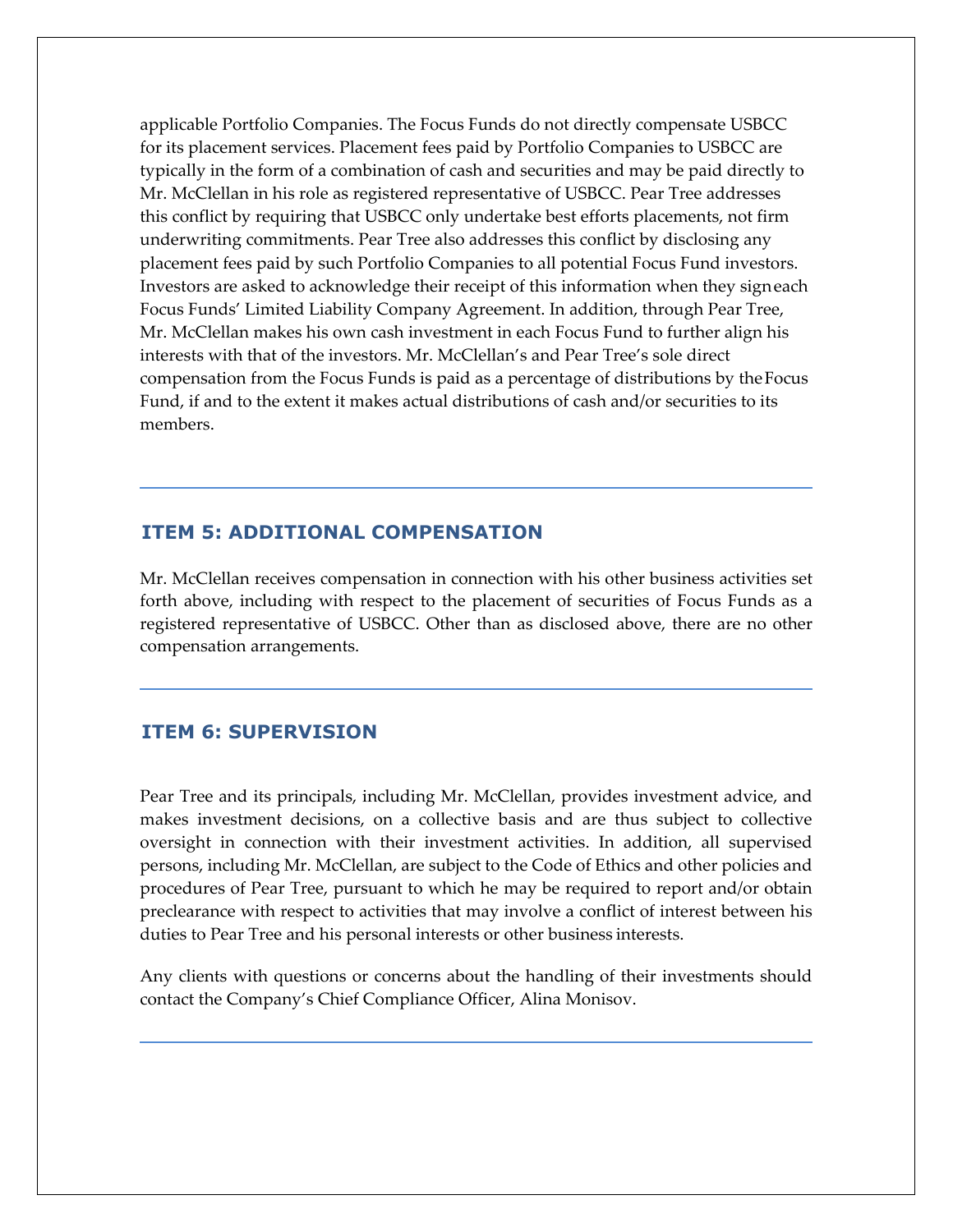# Pear Tree Partners, LP

# FIRM BROCHURE SUPPLEMENT *(Form ADV Part 2B)*

William J. Beckett

55 Old Bedford Road

Lincoln, MA 01773

781 259 0249

wbeckett@peartreepartnerslp.com

Form ADV Part 2B (the Brochure Supplement) contains information about the education background, business experience and disciplinary history (if any) of supervised persons who provide advisory services to our clients.

Please contact Alina Monisov at 781-676-5902 if you have any questions regarding the contents of this supplement. Electronic access to our most current Form ADV and Firm Brochure is available on the SEC's website at: www.adviserinfo.sec.gov/firm/summary/152581.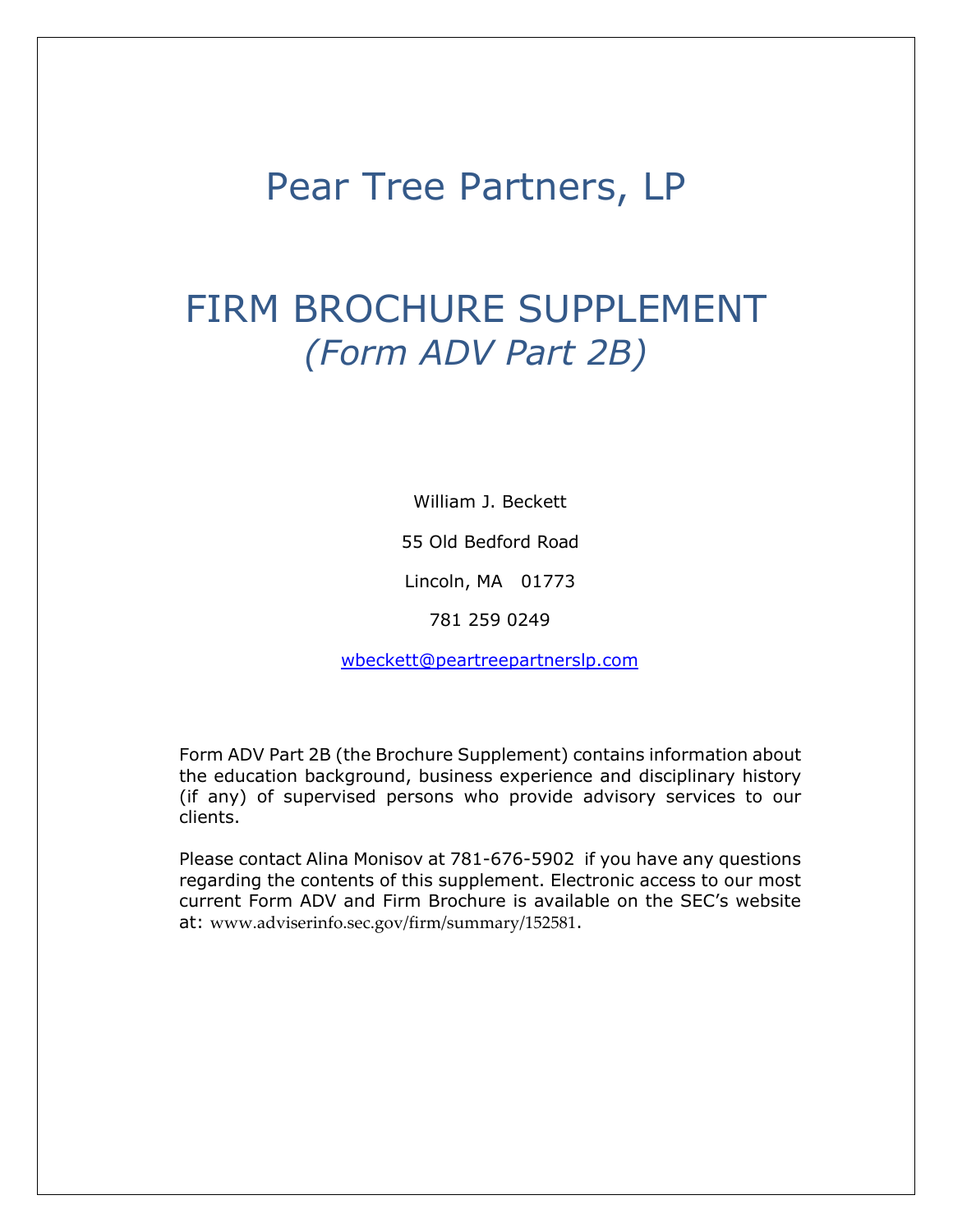## **ITEM 2: EDUCATIONAL BACKGROUND AND BUSINESS**

#### **William Joseph Beckett**

Born 09/25/1958

B.A. Economics, Williams College, 1980 M.B.A., Stanford Graduate School of Business, 1982

Principal, Pear Tree Partners, L.P., 2019 – present Registered Representative, U.S. Boston Capital Corporation, 2019 – present Consultant, USB Corporation, 2017‐2018 Partner, CFO, Gefinor Capital, 1993‐2016 Partner, Vestrock Partners, 1990‐1992 Vice President, Merrill Lynch Capital Markets, 1982‐1990

## **ITEM 3: DISCIPLINARY INFORMATION**

William Beckett has no disciplinary actions to disclose.

## **ITEM 4: OTHER BUSINESS ACTIVITIES**

U.S. Boston Capital Corporation ("USBCC") is a broker/dealer that is wholly owned by U.S. Boston Corporation ("U.S. Boston"). USBCC is under common control with Pear Tree. Mr. Beckett, a Principal of Pear Tree, is a registered representative of USBCC.

As a registered representative of USBCC, Mr. Beckett receives commissions, bonuses or other compensation based on the sale of securities or other investment products, including distribution or service fees ("trails") from the sale of mutual funds. This practice may give Mr. Beckett incentive to recommend investment products based on compensation received, rather than on the client's needs. Pear Tree manages this conflict by restricting Mr. Beckett's activity to non‐discretionary only.

USBCC places interests in pooled investment vehicles managed by Pear Tree (the "Focus Funds"), and securities of companies in which Focus Funds invests ("Portfolio Companies") to the Focus Funds. USBCC is compensated for such services by the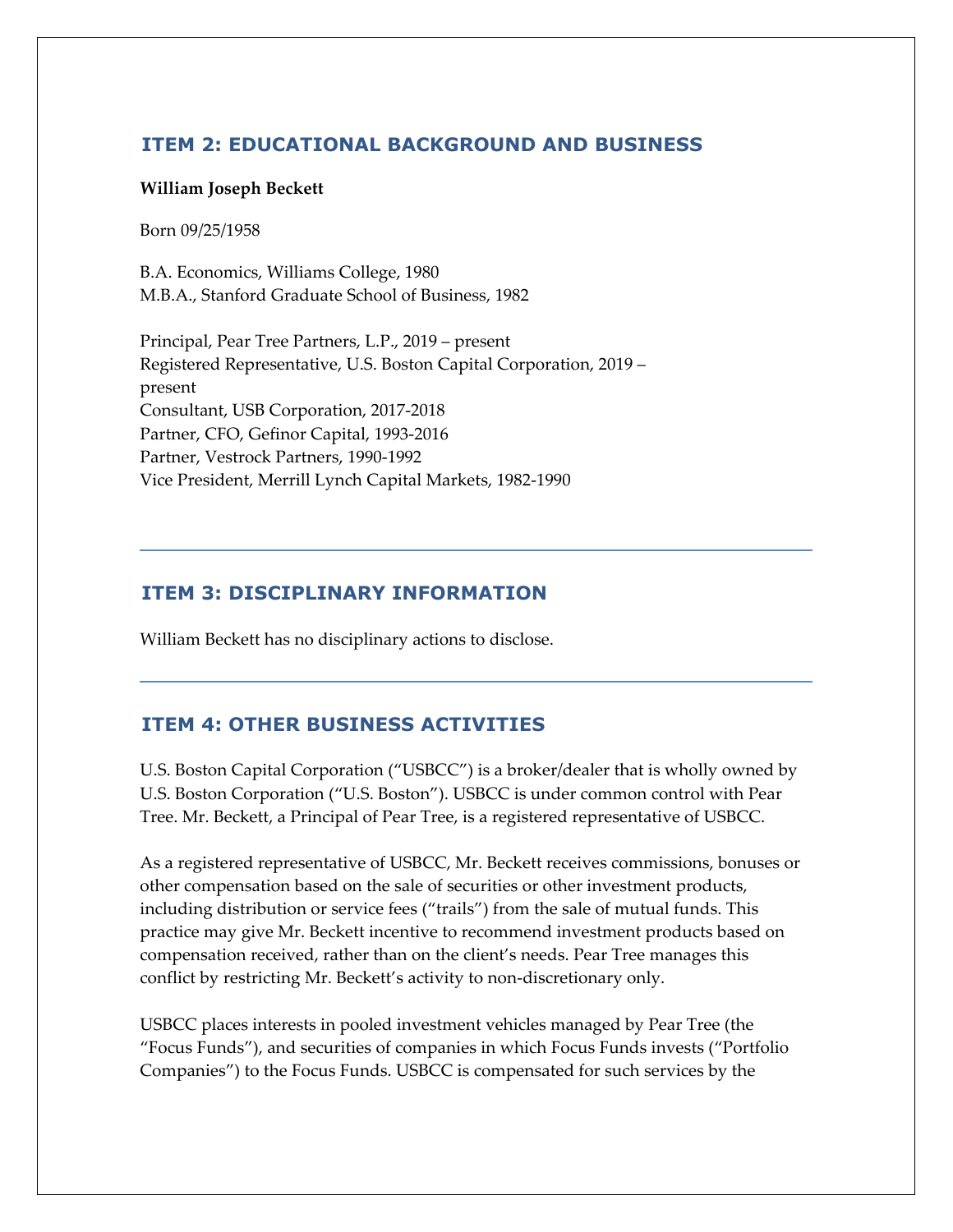applicable Portfolio Companies. The Focus Funds do not directly compensate USBCC for its placement services. Placement fees paid by Portfolio Companies to USBCC are typically in the form of a combination of cash and securities and may be paid directly to Mr. Beckett in his role as registered representative of USBCC. Pear Tree addresses this conflict by requiring that USBCC only undertake best efforts placements, not firm underwriting commitments. Pear Tree also addresses this conflict by disclosing any placement fees paid by such Portfolio Companies to all potential Focus Fund investors. Investors are asked to acknowledge their receipt of this information when they sign each Focus Funds' Limited Liability Company Agreement. In addition, through Pear Tree, Mr. Beckett makes his own cash investment in each Focus Fund to further align his interests with that of the investors. Mr. Beckett's and Pear Tree's sole direct compensation from the Focus Funds is paid as a percentage of distributions by the Focus Fund, if and to the extent it makes actual distributions of cash and/or securities to its members.

## **ITEM 5: ADDITIONAL COMPENSATION**

Mr. Beckett receives compensation in connection with his other business activities set forth above, including with respect to the placement of securities of Focus Funds as a registered representative of USBCC. Other than as disclosed above, there are no other compensation arrangements.

## **ITEM 6: SUPERVISION**

Pear Tree and its principals, including Mr. Beckett, provides investment advice, and makes investment decisions, on a collective basis and are thus subject to collective oversight in connection with their investment activities. In addition, all supervised persons, including Mr. Beckett, are subject to the Code of Ethics and other policies and procedures of Pear Tree, pursuant to which he may be required to report and/or obtain preclearance with respect to activities that may involve a conflict of interest between his duties to Pear Tree and his personal interests or other business interests.

Any clients with questions or concerns about the handling of their investments should contact the Company's Chief Compliance Officer, Alina Monisov.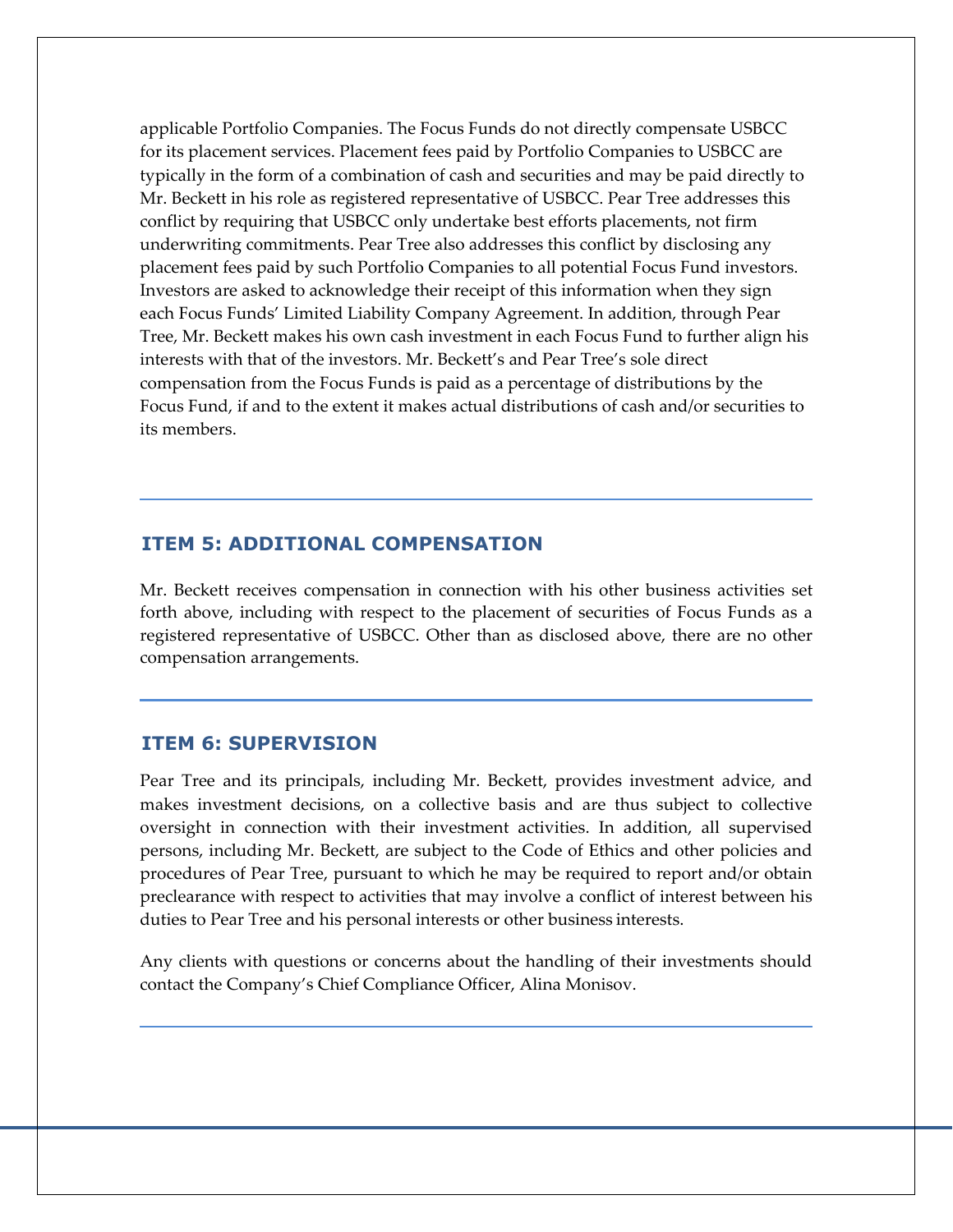# Pear Tree Partners, LP

# FIRM BROCHURE SUPPLEMENT *(Form ADV Part 2B)*

Leon Okurowski

55 Old Bedford Road

Lincoln, MA 01773

781 259 0249

lokurowski@peartreepartnerslp.com

Form ADV Part 2B (the Brochure Supplement) contains information about the education background, business experience and disciplinary history (if any) of supervised persons who provide advisory services to our clients.

Please contact Alina Monisov at 781-676-5902 if you have any questions regarding the contents of this supplement. Electronic access to our most current Form ADV and Firm Brochure is available on the SEC's website at: https://adviserinfo.sec.gov/firm/summary/152581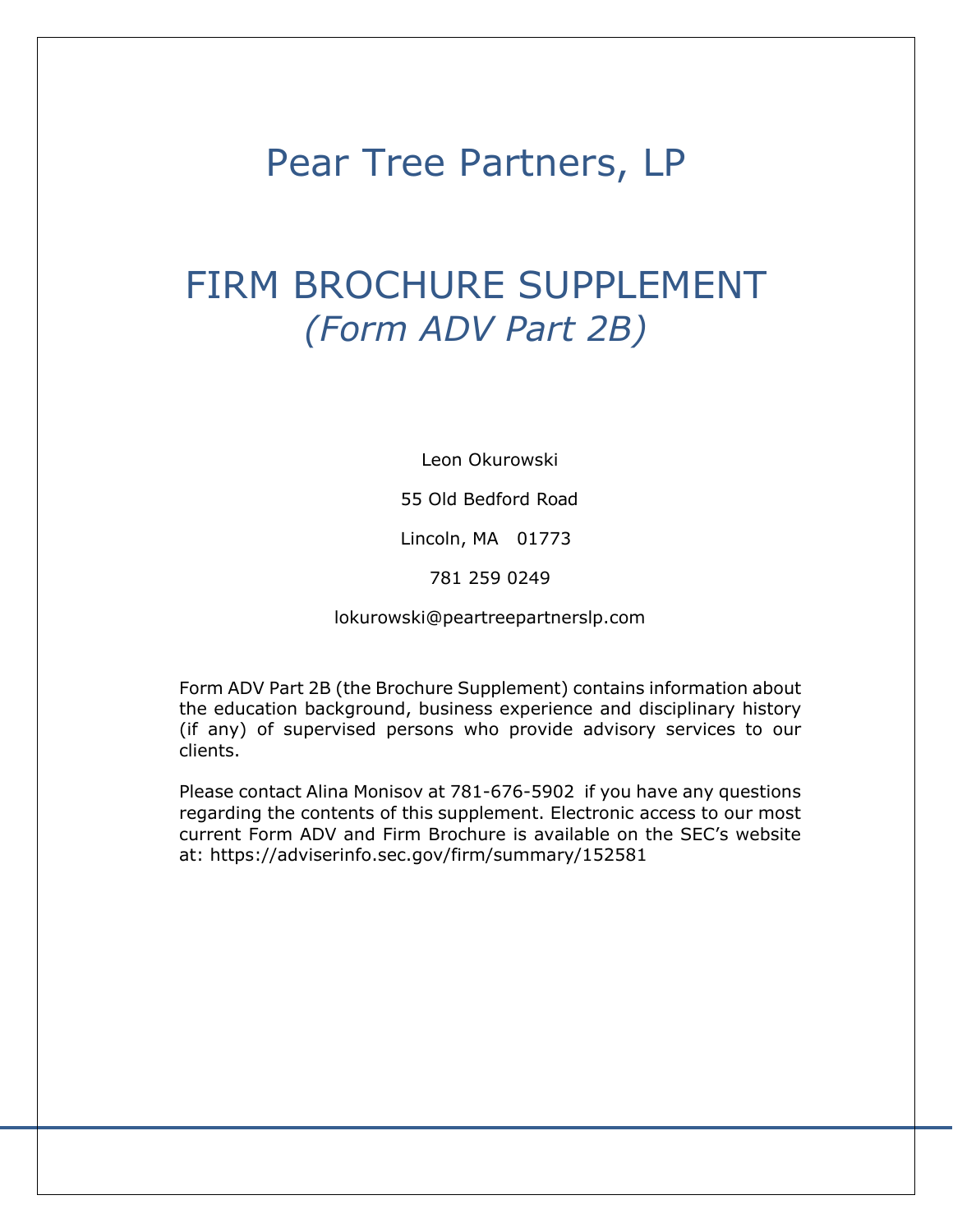## **ITEM 2: EDUCATIONAL BACKGROUND AND BUSINESS**

## **Leon Okurowski**

Born 12/31/1943

B.A. U.S. Naval Academy, 1965. M.B.A. University of New Hampshire, 1972; M.S.T. Bentley College, 1977.

Officer and Director of Pear Tree Investment Advisors, Inc. (formerly Quantitative Investment Advisors) and U.S. Boston Capital and affiliates, 1971‐ present; Officer Pear Tree Group of funds (formerly Quantitative Group of Funds), 1983 – present; Principal U.S. Boston Insurance Agency, 1979‐present.

# **ITEM 3: DISCIPLINARY INFORMATION**

Leon Okurowski has no disciplinary actions to disclose

## **ITEM 4: OTHER BUSINESS ACTIVITIES**

U.S. Boston Capital Corporation ("USBCC") is a broker/dealer which is wholly owned by U.S. Boston Corporation ("U.S. Boston"). USBCC is under common control with Pear Tree. Mr. Okurowski, a principal of Pear Tree, is also a registered representative and officer of U.S. Boston and USBCC.

As a registered representative of USBCC, Mr. Okurowski receives commissions, bonuses or other compensation based on the sale of securities or other investment products, including distribution or service fees ("trails") from the sale of mutual funds. Mr. Okurowski also receives compensation ("trails") for previous sales of insurance products. This practice may give Mr. Okurowski incentive to recommend investment products based on compensation received, rather than on the client's needs Pear Tree manages this conflict by restricting Mr. Okurowski's activity to non-discretionary only.

USBCC places interests in pooled investment vehicles managed by Pear Tree (the "Focus Funds"), and securities of companies in which Focus Funds invests ("Portfolio Companies") to the Focus Funds. USBCC is compensated for such services by the applicable Portfolio Companies. The Focus Funds do not directly compensate USBCC for its placement services. Placement fees paid by Portfolio Companies to USBCC are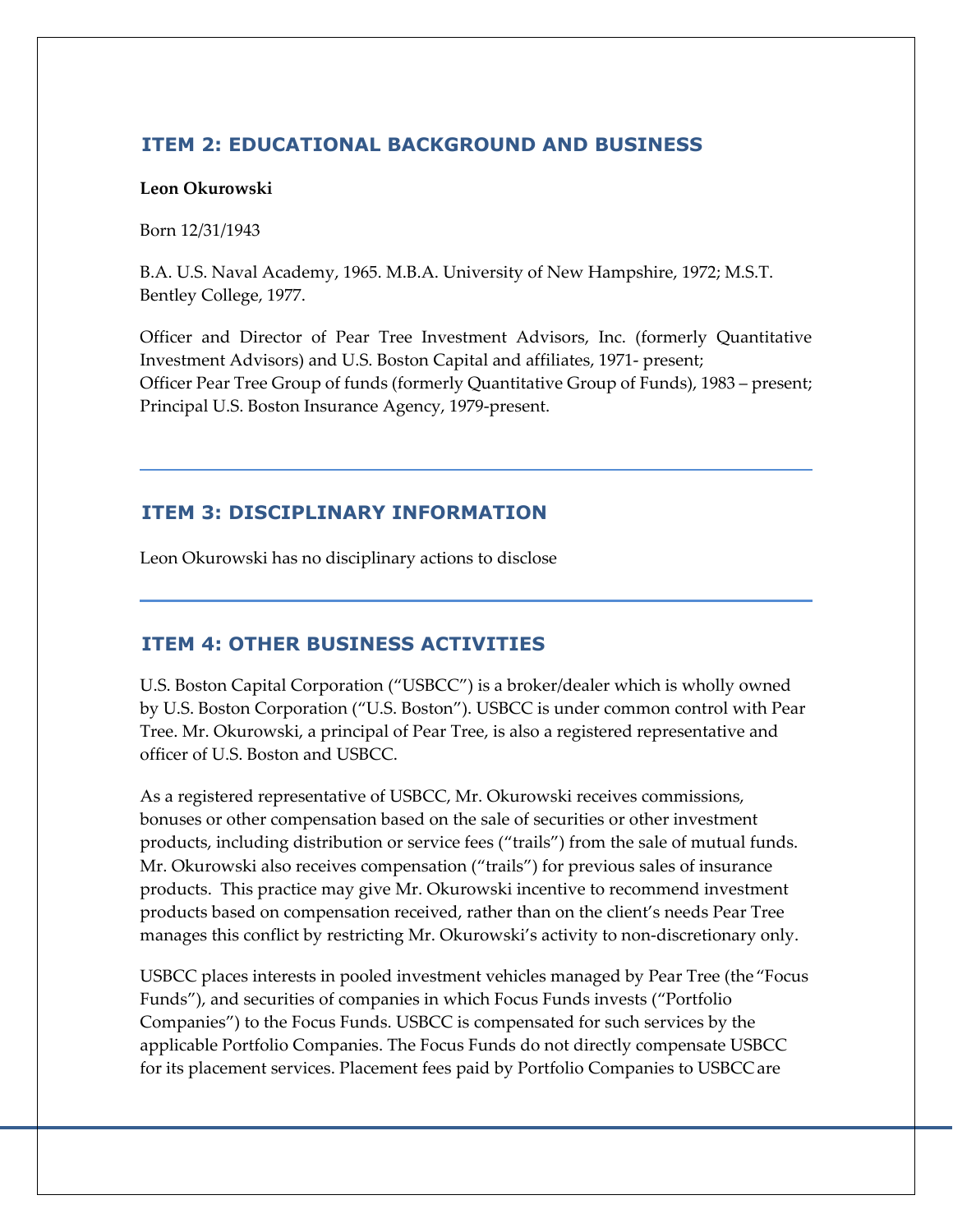typically in the form of a combination of cash and securities and may be paid directly to Mr. Okurowski in his role as registered representative of USBCC. Pear Tree addresses this conflict by requiring that USBCC only undertake best efforts placements, not firm underwriting commitments. Pear Tree also addresses this conflict by disclosing any placement fees paid by such Portfolio Companies to all potential Focus Fund investors. Investors are asked to acknowledge their receipt of this information when they signeach Focus Funds' Limited Liability Company Agreement. In addition, through Pear Tree Mr. Okurowski makes its own cash investment in each Focus Fund to further align his interests with that of the investors. Mr. Okurowski 's and Pear Tree's sole direct compensation from the Focus Funds is paid as a percentage of distributions by theFocus Fund, if and to the extent it makes actual distributions of cash and/or securities to its members.

Mr. Okurowski is also an officer, director and owner of Pear Tree Investment Advisors, Inc. and officers and directors of the Pear Tree Group of Funds, a family of equity mutual funds distributed by USBCC. Pear Tree manages the potential conflict of interest that could result from this affiliation by maintaining an internal policy not to direct funds of any Focus Fund into the Pear Tree Funds or any mutual fund assets (other than money market and treasury securities funds or other similar cash management devices).

## **ITEM 5: ADDITIONAL COMPENSATION**

Mr. Okurowski receives compensation in connection with his other business activities set forth above, including with respect to the placement of securities of Focus Funds as a registered representative of USBCC. Other than as disclosed above, there are no additional arrangements in which Mr. Okurowski is compensated.

## **ITEM 6: SUPERVISION**

Pear Tree and its principals, including Mr. Okurowski, provides investment advice, and makes investment decisions, on a collective basis and are thus subject to collective oversight in connection with their investment activities. In addition, all supervised persons, including Mr. Okurowski, are subject to the Code of Ethics and other policies and procedures of Pear Tree, pursuant to which he may be required to report and/or obtain preclearance with respect to activities that may involve a conflict of interest between his duties to Pear Tree and his personal interests or other business interests.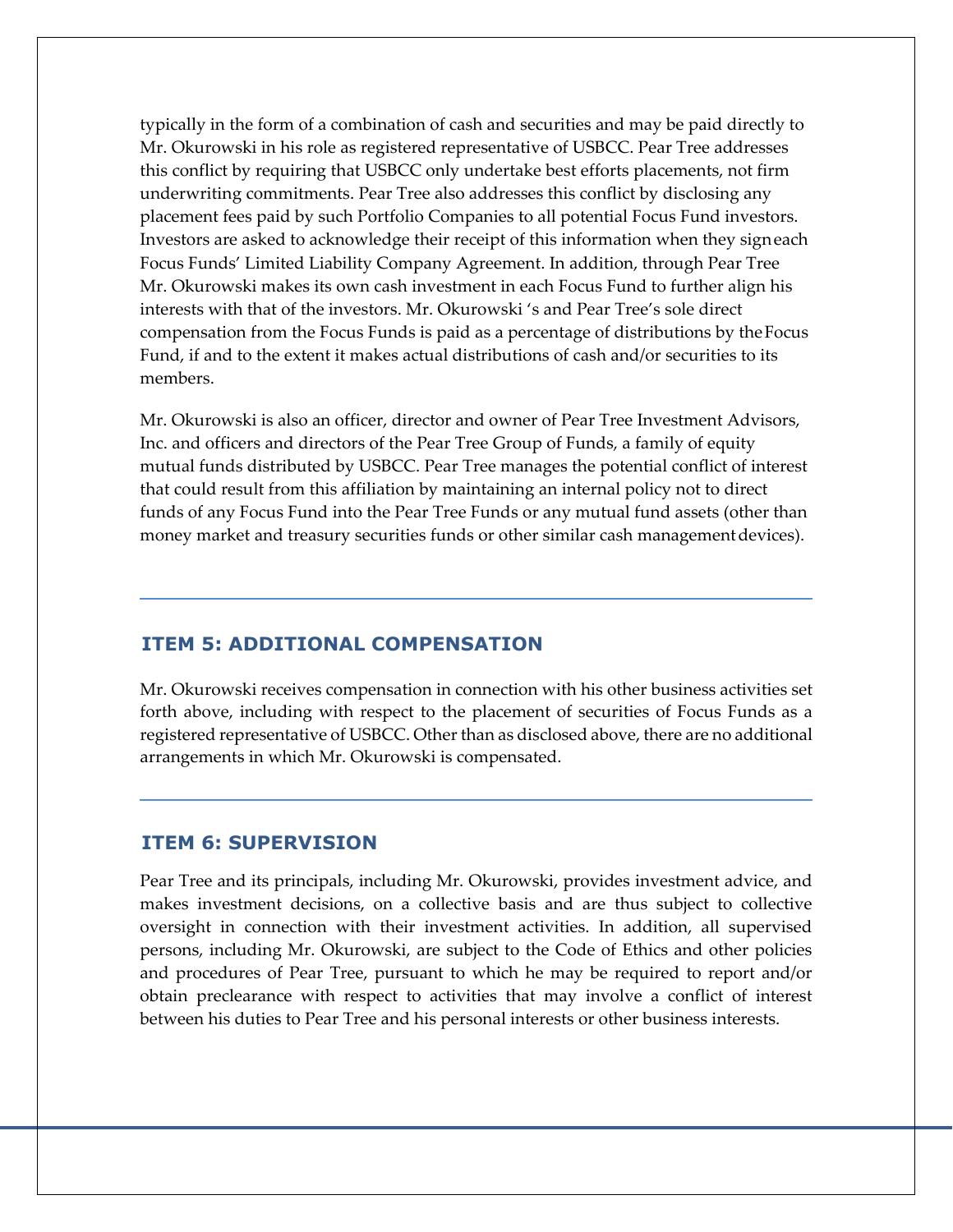Any clients with questions or concerns about the handling of their investments should contact the Company's Chief Compliance Officer, Alina Monisov.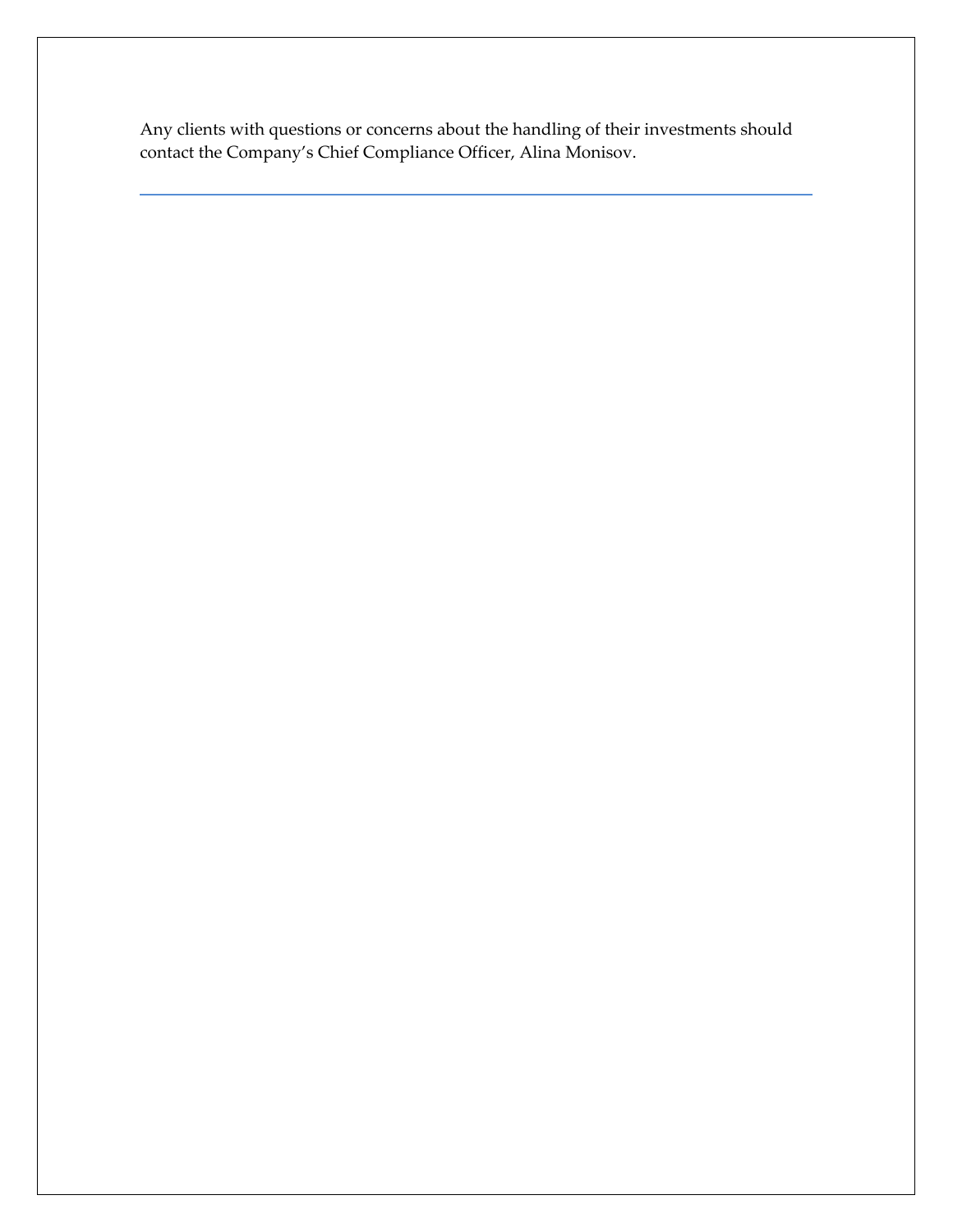# Pear Tree Partners, LP

# FIRM BROCHURE SUPPLEMENT *(Form ADV Part 2B)*

Christopher M. Cogliano

55 Old Bedford Road

Lincoln, MA 01773

781 259 0249

ccogliano@peartreepartnerslp.com

Form ADV Part 2B (the Brochure Supplement) contains information about the education background, business experience and disciplinary history (if any) of supervised persons who provide advisory services to our clients.

Please contact Alina Monisov at 781-676-5902 if you have any questions regarding the contents of this supplement. Electronic access to our most current Form ADV and Firm Brochure is available on the SEC's website at: https://adviserinfo.sec.gov/firm/summary/152581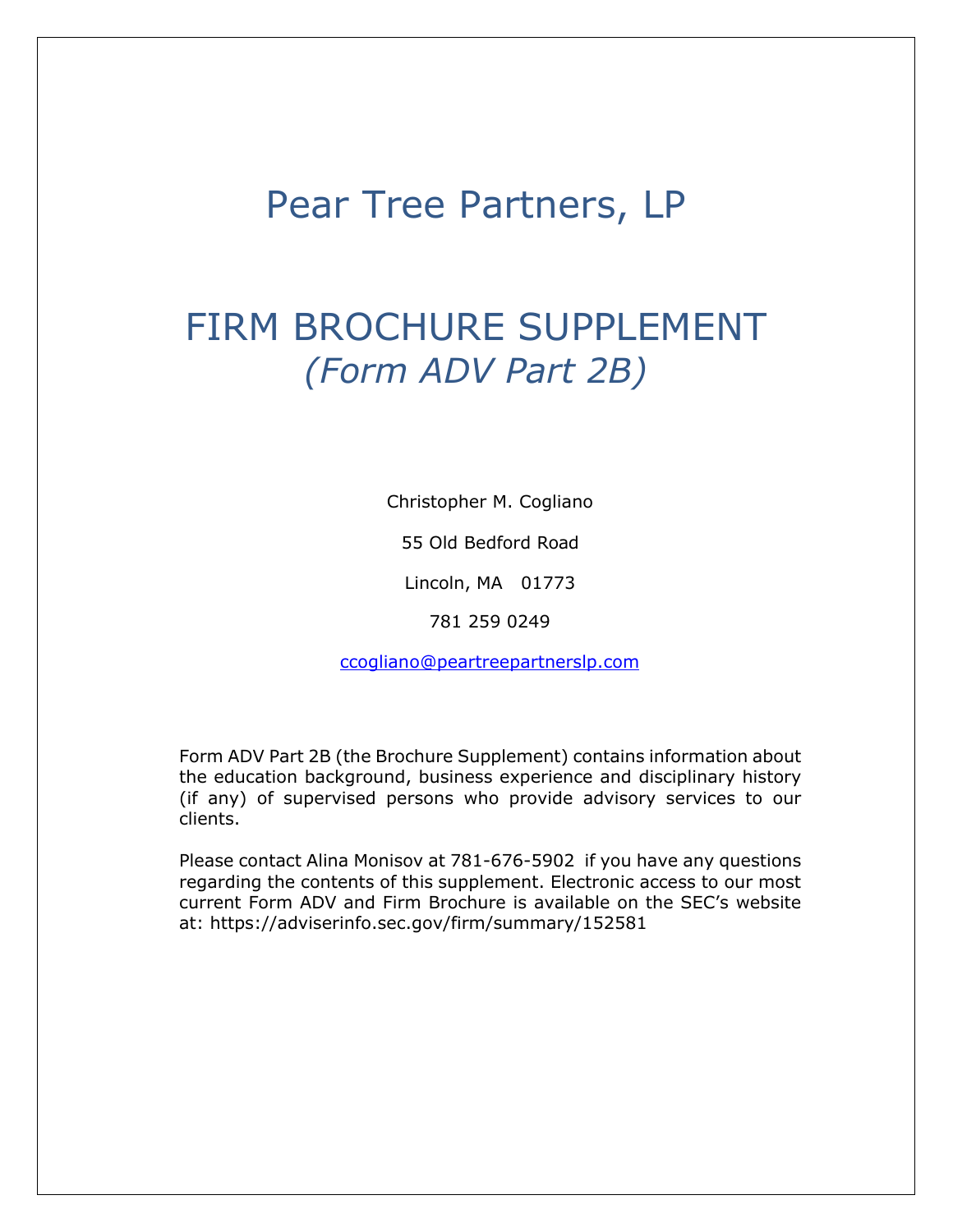# **ITEM 2: EDUCATIONAL BACKGROUND AND BUSINESS**

## **Christopher Michael Cogliano**

Born 10/11/1993

B.S., Boston College, 2016

Financial Analyst, Pear Tree Partners, L.P., 2018– present Registered representative, U.S. Boston Capital Corporation, 2017 – present Business Analyst, Capital Teas, 2017 Data Specialist, NAASAR 2016 Internal Audit Work Study, Boston College, 2014 ‐2016

\*Chartered Financial Analyst (CFA), 2022.

## **ITEM 3: DISCIPLINARY INFORMATION**

Christopher Cogliano has no disciplinary actions to disclose.

## **ITEM 4: OTHER BUSINESS ACTIVITIES**

U.S. Boston Capital Corporation ("USBCC") is a broker/dealer that is wholly owned by U.S. Boston Corporation ("U.S. Boston"). USBCC is under common control with Pear Tree. Mr. Cogliano, an Associate of Pear Tree is a registered representative of USBCC.

As a registered representative of USBCC, Mr. Cogliano receives commissions, bonuses or other compensation based on the sale of securities or other investment products, including distribution or service fees ("trails") from the sale of mutual funds. This practice may give Mr. Cogliano incentive to recommend investment products based on compensation received, rather than on the client's needs Pear Tree manages this conflict by restricting Mr. Cogliano's activity to non‐discretionary only.

USBCC places interests in pooled investment vehicles managed by Pear Tree (the "Focus Funds"), and securities of companies in which Focus Funds invests ("Portfolio Companies") to the Focus Funds. USBCC is compensated for such services by the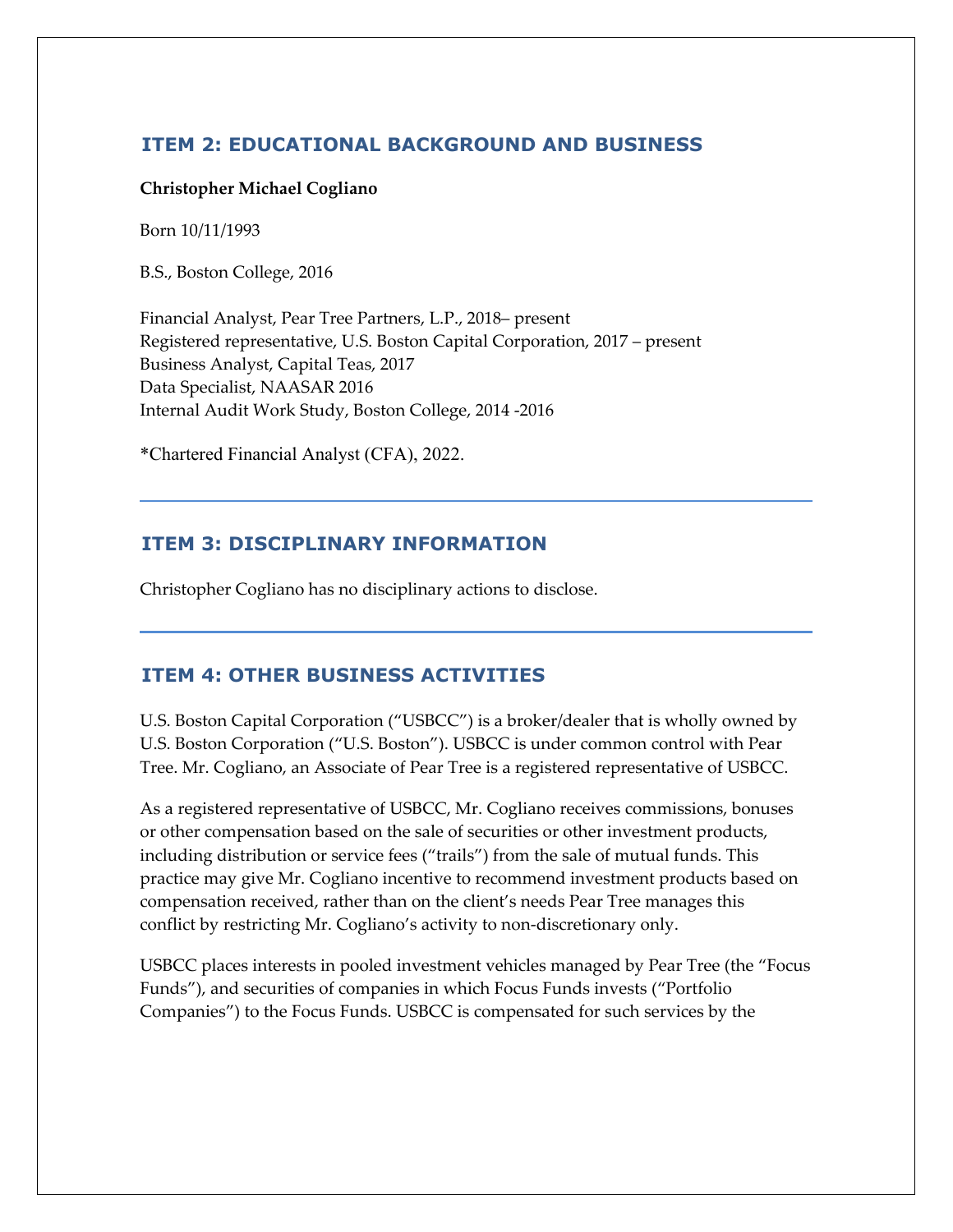applicable Portfolio Companies. The Focus Funds do not directly compensate USBCC for its placement services. Placement fees paid by Portfolio Companies to USBCC are typically in the form of a combination of cash and securities and may be paid directly to Mr. Cogliano in his role as registered representative of USBCC. Pear Tree addresses this conflict by requiring that USBCC only undertake best efforts placements, not firm underwriting commitments. Pear Tree also addresses this conflict by disclosing any placement fees paid by such Portfolio Companies to all potential Focus Fund investors. Investors are asked to acknowledge their receipt of this information when they signeach Focus Funds' Limited Liability Company Agreement. In addition, through Pear Tree, Mr. Cogliano makes his own cash investment in each Focus Fund to further align his interests with that of the investors. Mr. Cogliano's and Pear Tree's sole direct compensation from the Focus Funds is paid as a percentage of distributions by theFocus Fund, if and to the extent it makes actual distributions of cash and/or securities to its members.

## **ITEM 5: ADDITIONAL COMPENSATION**

Mr. Cogliano receives compensation in connection with his other business activities set forth above, including with respect to the placement of securities of Focus Funds as a registered representative of USBCC. Other than as disclosed above, there are no additional arrangements in which Mr. Cogliano is compensated.

## **ITEM 6: SUPERVISION**

Pear Tree and its principals, including Mr. Cogliano, provides investment advice, and makes investment decisions, on a collective basis and are thus subject to collective oversight in connection with their investment activities. In addition, all supervised persons, including Mr. Cogliano, are subject to the Code of Ethics and other policies and procedures of Pear Tree, pursuant to which he may be required to report and/or obtain preclearance with respect to activities that may involve a conflict of interest between his duties to Pear Tree and his personal interests or other business interests.

Any clients with questions or concerns about the handling of their investments should contact the Company's Chief Compliance Officer, Alina Monisov.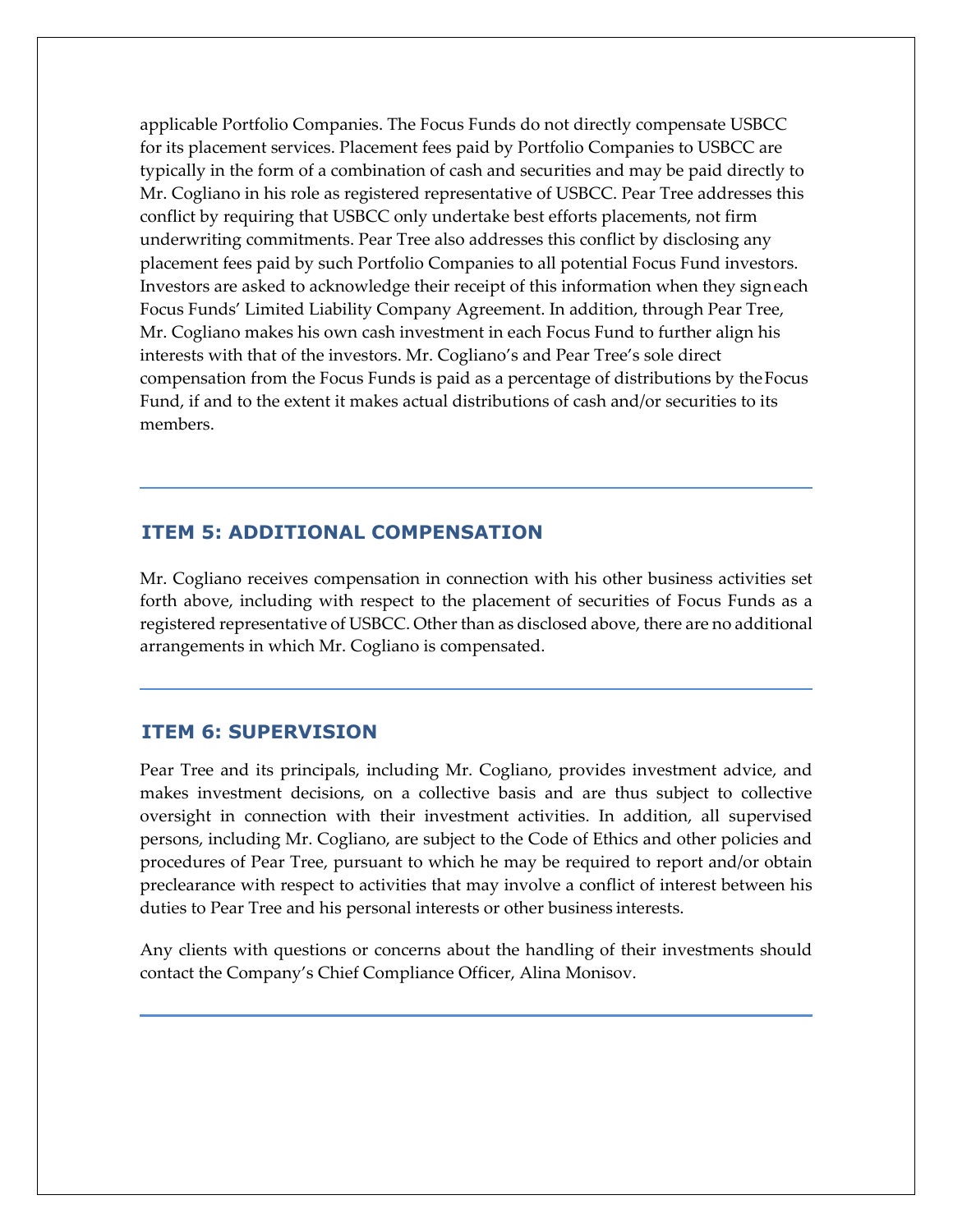# Pear Tree Partners, LP

# FIRM BROCHURE SUPPLEMENT *(Form ADV Part 2B)*

Caleb C. Powers

55 Old Bedford Road

Lincoln, MA 01773

781 541 8091

cpowers@peartreepartnerslp.com

Form ADV Part 2B (the Brochure Supplement) contains information about the education background, business experience and disciplinary history (if any) of supervised persons who provide advisory services to our clients.

Please contact Alina Monisov at 781-676-5902 if you have any questions regarding the contents of this supplement. Electronic access to our most current Form ADV and Firm Brochure is available on the SEC's website at: https://adviserinfo.sec.gov/firm/summary/152581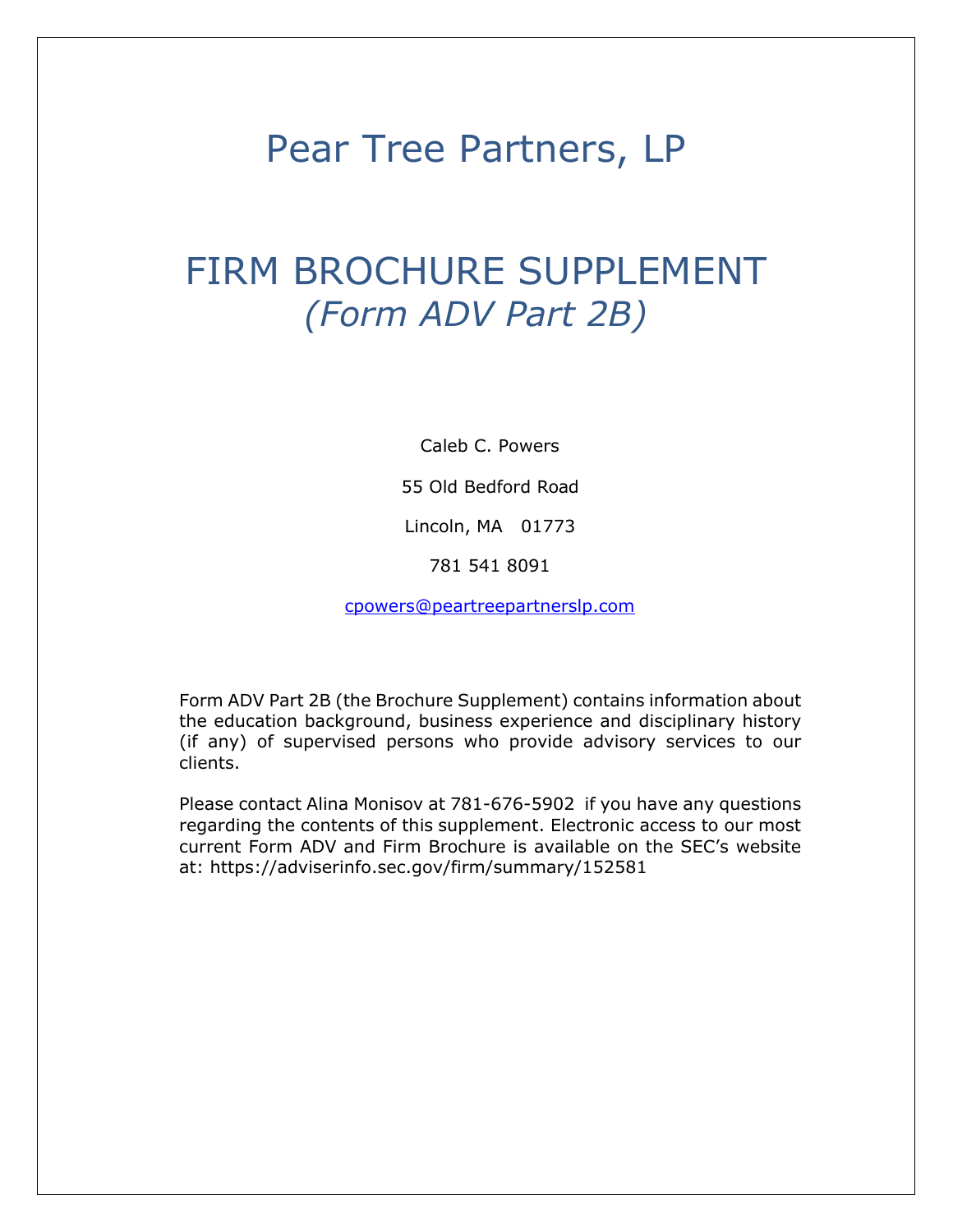# **ITEM 2: EDUCATIONAL BACKGROUND AND BUSINESS**

## **Caleb Christian Powers**

Born 03/25/1968

B.S., Emerson College, 1992

Vice President, Private Placements, U.S. Boston Capital Corporation, 2021 – present Vice President of Sales, Mansfield Sales Partners, 2020 – 2021 Vice President of Sales, National Protective Systems, 2018 – 2020 Consultant & Executive Coach, Achieve Excellence, 2017 – 2018 Vice President of Sales, Palladium 2012 – 2017 Director of Business Development, Idencia, 2011 – 2012 Consultant & Executive Coach, Achieve Excellence, 2004 – 2011 Sales Trainer/Consultant, Dale Carnegie Training, 2002 – 2005 Floor Broker & Specialist, Morgan Stanley, 1996 – 2002

## **ITEM 3: DISCIPLINARY INFORMATION**

Caleb Powers has no disciplinary actions to disclose.

## **ITEM 4: OTHER BUSINESS ACTIVITIES**

U.S. Boston Capital Corporation ("USBCC") is a broker/dealer that is wholly owned by U.S. Boston Corporation ("U.S. Boston"). USBCC is under common control with Pear Tree. Mr. Powers, an Associate of Pear Tree is a registered representative of USBCC.

As a registered representative of USBCC, Mr. Powers receives commissions, bonuses or other compensation based on the sale of securities or other investment products, including distribution or service fees ("trails") from the sale of mutual funds. This practice may give Mr. Powers incentive to recommend investment products based on compensation received, rather than on the client's needs Pear Tree manages this conflict by restricting Mr. Powers's activity to non‐discretionary only.

USBCC places interests in pooled investment vehicles managed by Pear Tree (the "Focus Funds"), and securities of companies in which Focus Funds invests ("Portfolio Companies") to the Focus Funds. USBCC is compensated for such services by the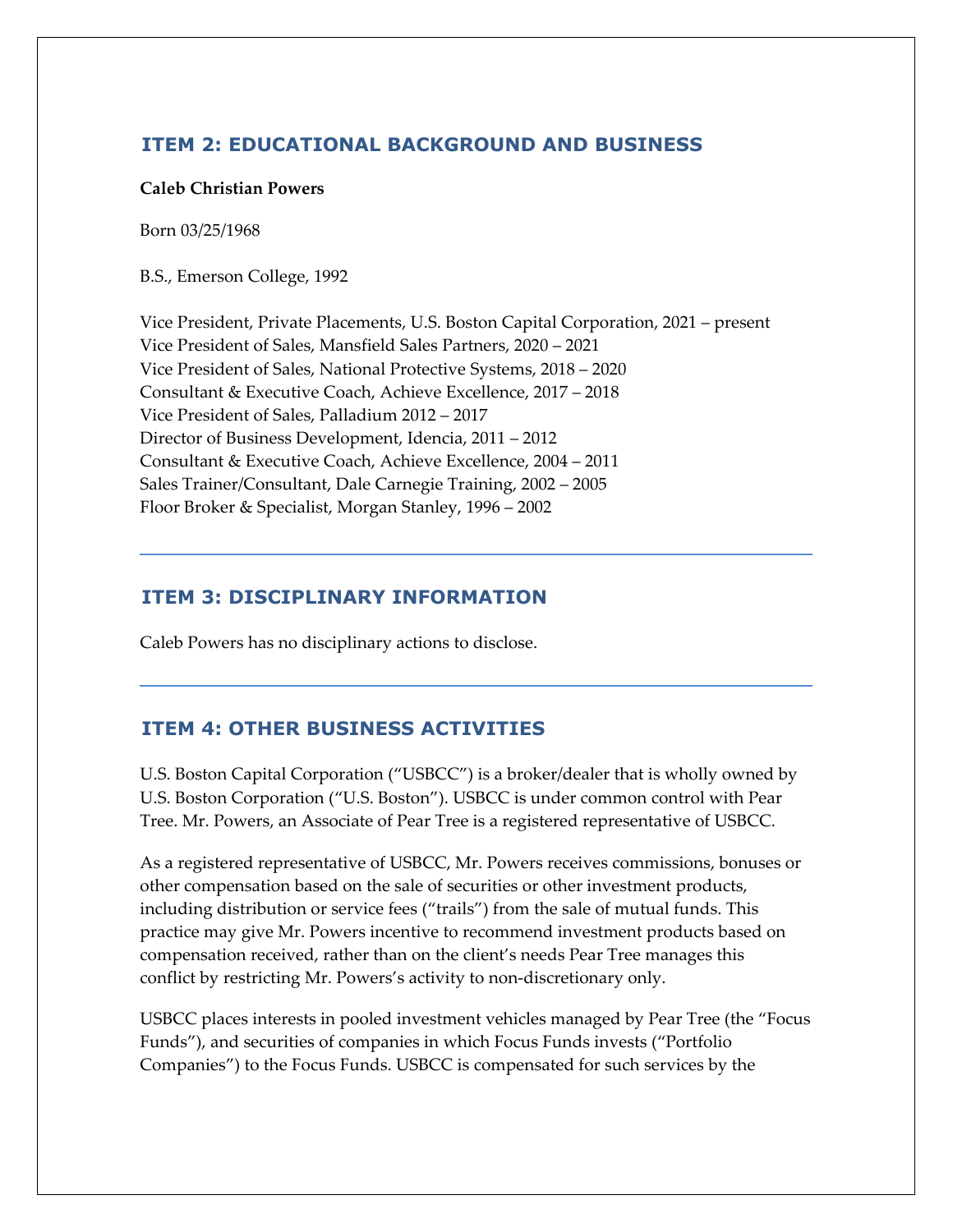applicable Portfolio Companies. The Focus Funds do not directly compensate USBCC for its placement services. Placement fees paid by Portfolio Companies to USBCC are typically in the form of a combination of cash and securities and may be paid directly to Mr. Powers in his role as registered representative of USBCC. Pear Tree addresses this conflict by requiring that USBCC only undertake best efforts placements, not firm underwriting commitments. Pear Tree also addresses this conflict by disclosing any placement fees paid by such Portfolio Companies to all potential Focus Fund investors. Investors are asked to acknowledge their receipt of this information when they signeach Focus Funds' Limited Liability Company Agreement. In addition, through Pear Tree, Mr. Powers makes his own cash investment in each Focus Fund to further align his interests with that of the investors. Mr. Powers's and Pear Tree's sole direct compensation from the Focus Funds is paid as a percentage of distributions by theFocus Fund, if and to the extent it makes actual distributions of cash and/or securities to its members.

## **ITEM 5: ADDITIONAL COMPENSATION**

Mr. Powers receives compensation in connection with his other business activities set forth above, including with respect to the placement of securities of Focus Funds as a registered representative of USBCC. Other than as disclosed above, there are no additional arrangements in which Mr. Powers is compensated.

## **ITEM 6: SUPERVISION**

Pear Tree and its principals, including Mr. Powers, provides investment advice, and makes investment decisions, on a collective basis and are thus subject to collective oversight in connection with their investment activities. In addition, all supervised persons, including Mr. Powers, are subject to the Code of Ethics and other policies and procedures of Pear Tree, pursuant to which he may be required to report and/or obtain preclearance with respect to activities that may involve a conflict of interest between his duties to Pear Tree and his personal interests or other business interests.

Any clients with questions or concerns about the handling of their investments should contact the Company's Chief Compliance Officer, Alina Monisov.